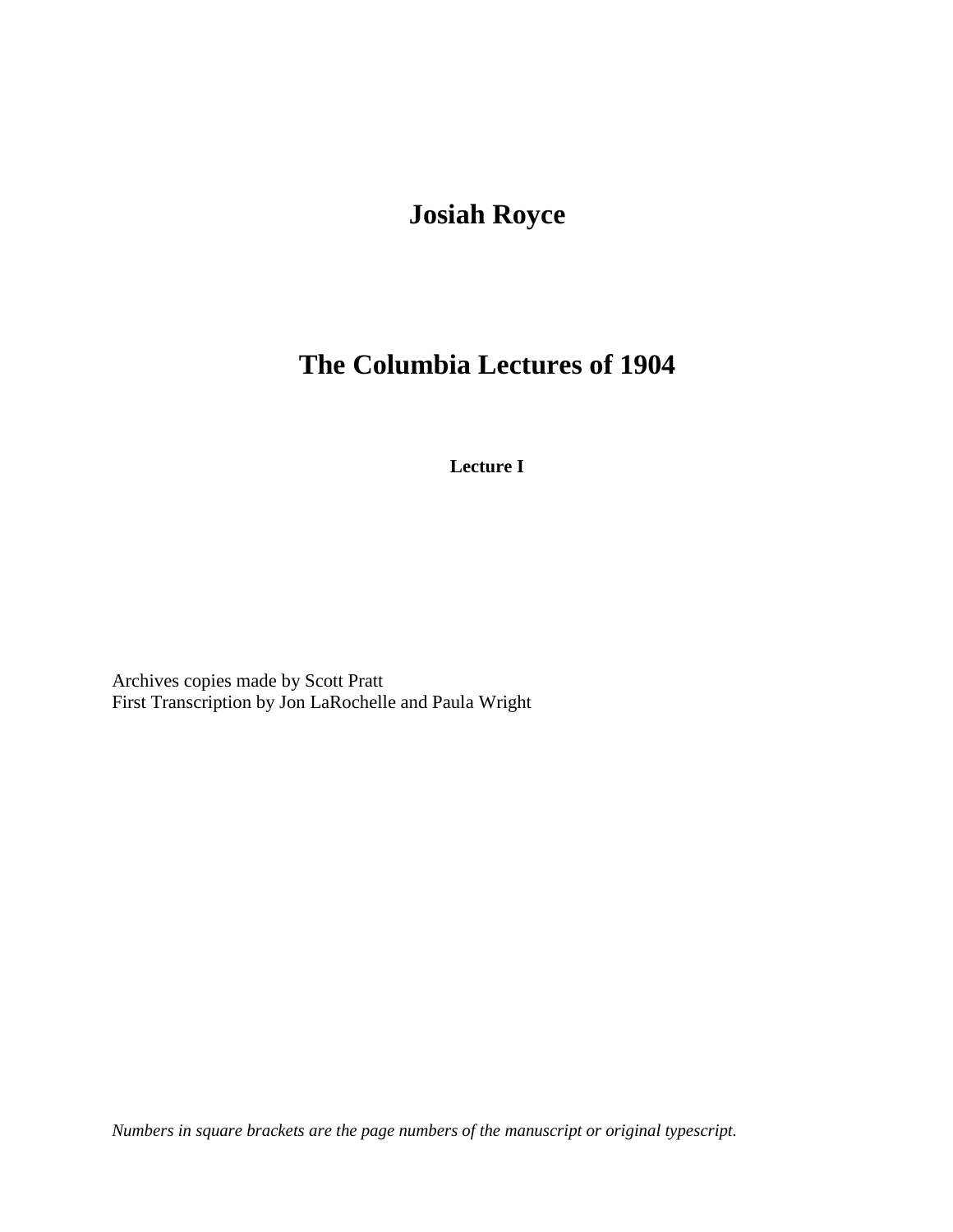## 1904

## The Columbia Lectures

on

## Some Characteristics of the Thinking Process

Programme of Lectures

(Columbia Course)

First Lecture:-- Introduction: The Comparative Study of the Concepts of Science. Examples of

Concepts useful in widely sundered regions of Inquiry. Problem as to the reason for this usefulness:

Is this reason to be found in the nature of things, or in the nature of the thinking process?

Arguments for both views.

Second Lecture: --General Survey of certain concepts that are of fundamental importance in science:

- 1. Classes and the process of Classification.
- 2. Relations and their types
- 3. Ordinal Concepts and ordered Series.

Third Lecture: The same topic continued

(4) Concepts of Transformations:--

- a. Concepts of External or Actual Transformation
- b. Concepts of [local] Transformation:-- the "Operations" of the Exact Sciences.
- (5) Concepts of Levels: --
- a. Types of Equality and Equivalence
- b. Concepts of Invariants or Laws.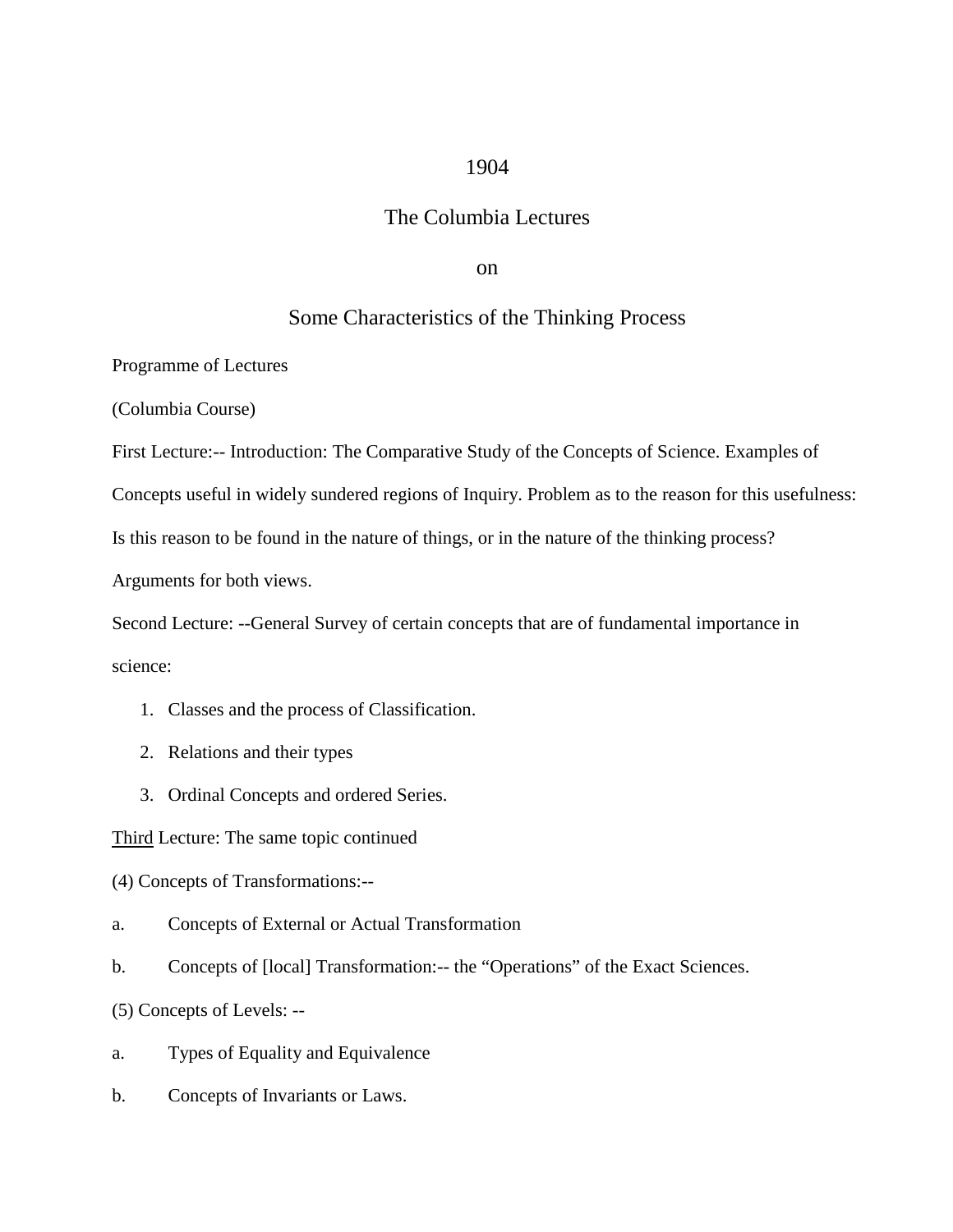Fourth Lecture: -- Applications of the foregoing survey to various special problems: -- Intensive and Extensive Magnitudes; the problem of Descriptive Science as the definition of Manifolds, and their adjustment to the varieties of facts; the search for an universally applicable Manifold. Fifth Lecture: -- Philosophical Considerations suggested by the foregoing survey, the problem of

the Categories: Three views of the work of thought: Realism, Pragmatism, and Idealist Absolutism. [(Third sheet torn)]

## Columbia Lectures (1904)

### Some Characteristics of the Thinking Process.

### Lecture I. Introduction.

The study of logic is usually regarded as a dreary task. The beginner in philosophy takes his course in elementary Logic as a sort of necessary evil,-- a price that one sometimes has to pays for the opportunity to consider, in later courses, genuinely interesting themes. In a generation that is now past, John Stuart Mill's logic did indeed give the subject of the Logic of Induction as a fascination for many [2] readers to whom the traditional logic of the text-books meant little or nothing. But Mill is no longer the living influence that he was. There is at present no substitute for his book which can fill the place that in his day, his Logic occupied. The result is that students of philosophy too often fail to find Logic meaning anything to them but a task which a dead tradition has made a more or less necessary part of their academic undertakings, but which they would fain avoid if they could, since it has nothing to do with their progress as thinkers.

Yet this bad separation of logic is founded upon a mere [3] [MS Torn before mounting] [?]ance of the true scope of the subject [?] ignorance for which the text-books are indeed largely responsible. Duly regarded, Logic is concerned not with vital, but with very progressive inquiries. Scattered through the whole literature of science there are, today, [?] various remarks, queries, and searches of a logical nature, which have in many cases sprung directly from the needs of specialists,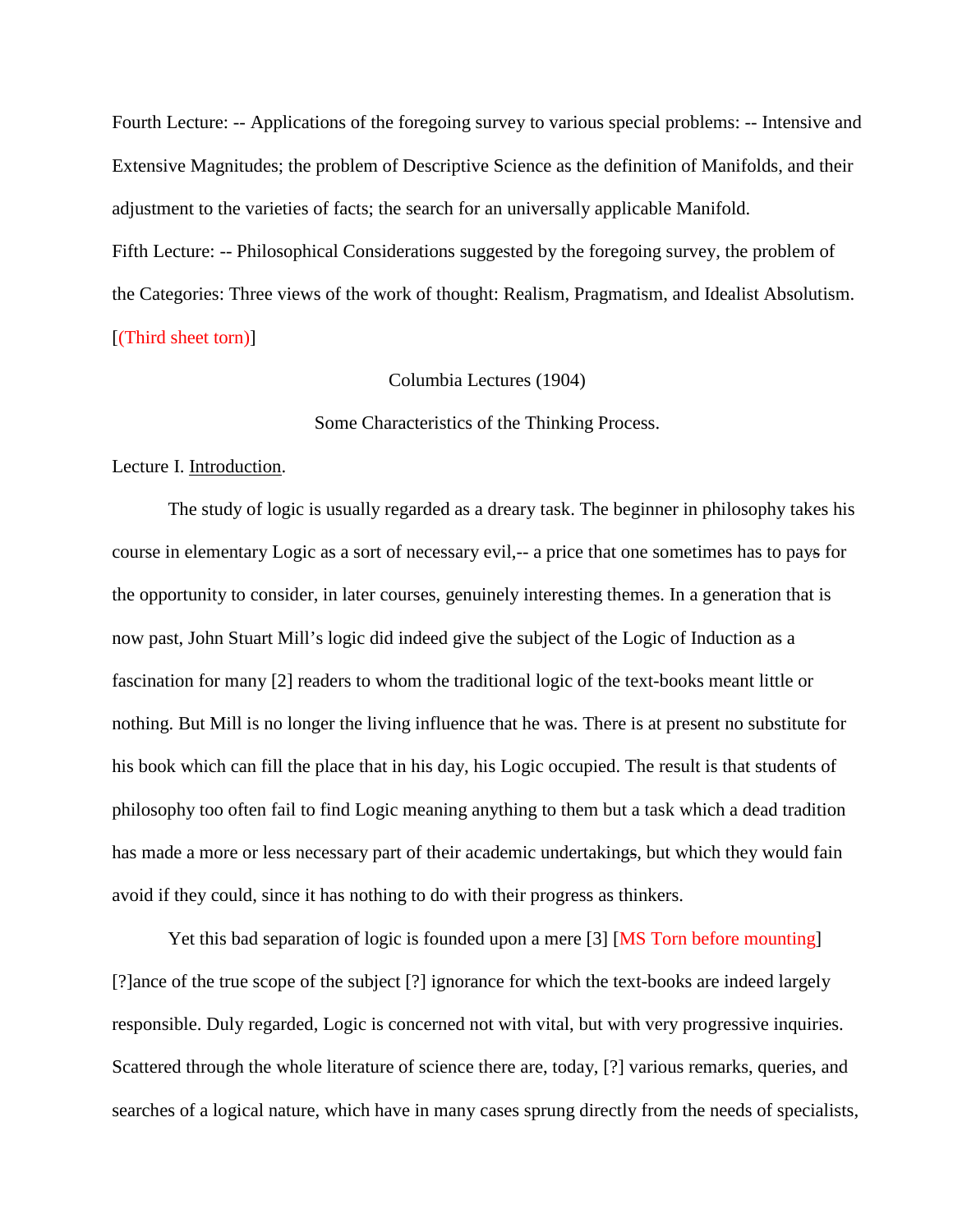and progressive inquirers generally. These men, grappling with the concrete problems of their own sciences, have been led, in the very midst of their conflict with the baffling facts, to reflect upon the meaning of their thoughtful methods. They have seen that, since they wanted rightly to conceive their data, [4] they were obliged to understand their own processes of conception. They have observed that they could organize rationally their materials, only in case they took some conscious account of the nature of rational organization. Now all such contributions to the theory of sound thinking, whenever they are successful, constitute advances in Logic. While the text-books that are formally devoted to Logic are still, for the most part, lamentably inadequate and antiquated accounts of the ideals and methods which guide thinkers, the general advance of logical doctrine, in the form of the scattered but effective contributions of various workers, in constant and is full [5] of interest.

It is my purpose, in the following brief course of lectures, to give a few illustrations of certain problems of recent logical inquiry. I speak as one who am myself only a very imperfect inquirer in this brand of research. I have no very highly finalized results to report. I chiefly want to win, for this field of study, new devotees. As I am to address a company of students, to whom the rather widely scattered literature of the subject of recent logical investigation has probably not been very accessible, I shall make little attempt to be original. I shall be content, during most of these brief studies, simply to report some of the less popularly known recent investigations in certain topics of logical interest. [6]

I.

Let me first describe, however, a little more fully, the scope and limits of these lectures.

Logic was traditionally divided into three parts, which treated, respectively, of the three so called division of the thinking process, namely, taken in their traditional order, Conception, Judgment, and Reasoning. It has become customary, in modern treatises, to point out that, if these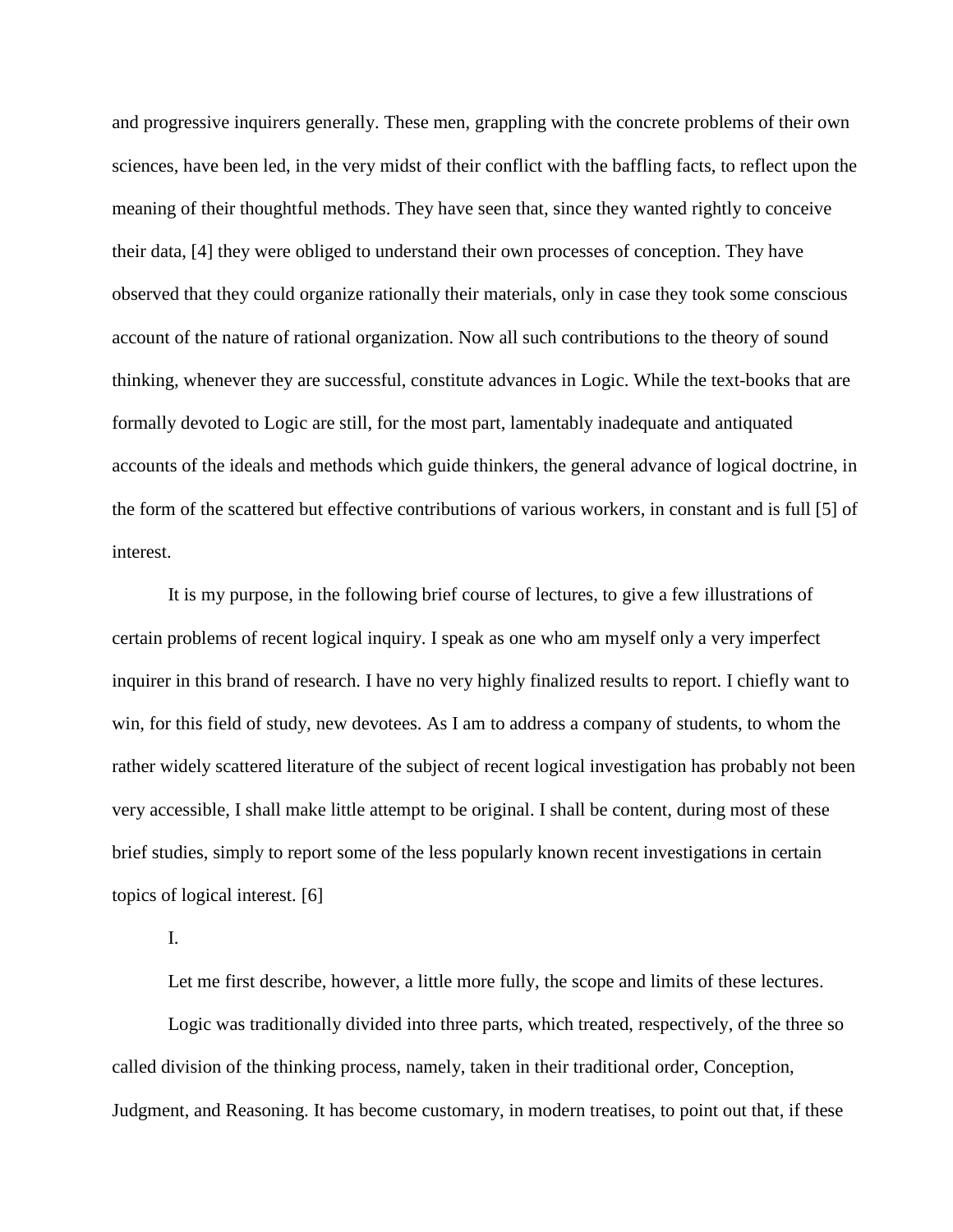divisions of the thinking process are to be kept apart at all, their traditional order needs some change. For if any one of the three is to be regarded as the primary and fundamental [7] operation upon which thinking is based, then Judgment, rather than Conception, is to be entitled to the first place. It is true that whoever judges, inevitably possesses, at the moment when he judges, conceptions, of some grade or value. But, on the other hand, every new conception is reached either as the outcome or as the accompaniment of processes of judgment. Our earliest conceptions, as I think that we may say, first came to our consciousness, became our actual possessions, at the moment when first we judged. Our later conceptions receive, at each stage of our advancing thought, their first formulations by means of judgments. The traditional doctrine of the text-books defines a judgment as a synthesis of previously existing concepts. It would be nearer the truth to say that a judgment is [8] a process that is busied either in the building of new concepts or in the modification of older concepts for the sake of adjusting them to new experiences. Neither account is an adequate statement of what happens when we judge. And we are aided in understanding the matter by adding that an already formed concept, when it comes to our consciousness, constitutes a sort of plan of action, an epitome of a series of processes whereby as we believe, we may, if we chose, portray or construct objects; while a judgment is an actual deed, a construction or portrayal of an object, joined with a consciousness that this construction or portrayal is what it ought to be. But we learn to form plans of action by first acting. Hence judgment is a necessary means for forming new concepts. However one defines the relations between conception and judgment, the fact remains that any scientific [9] conceptions of importance and any high degree of elaboration, is a resultant of a great number of previous processes of judgment, and also of acts of reasoning. As for reasoning, it is a process of judging about judgments, and about their relations and their meanings. And as both simple judgments, and inferences (i.e., judgments about judgments), enter into the processes whereby all our more elaborate conceptions are formed, there would be much to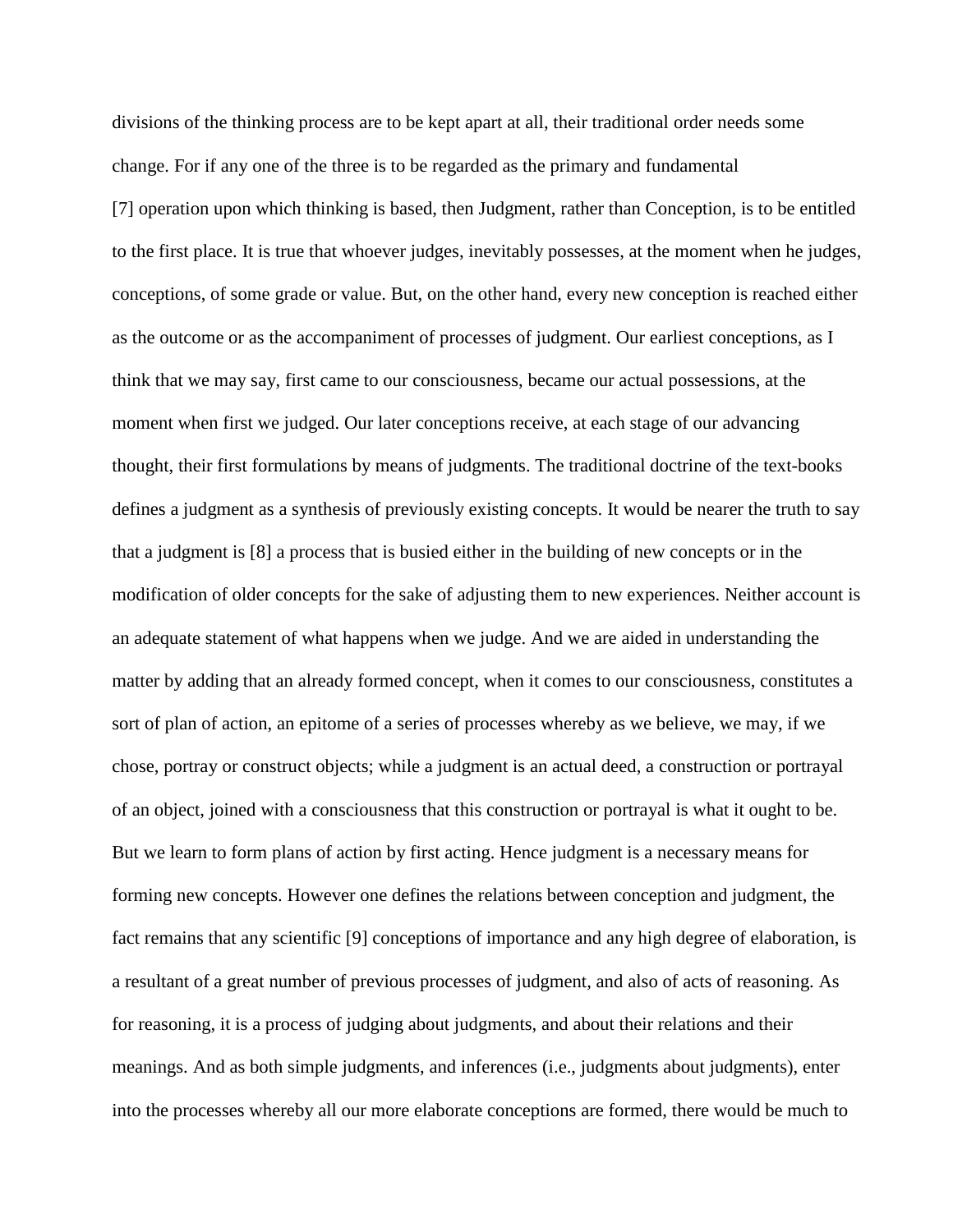say for an order of logical exposition that followed the plan of discussing, first the judgment, then the process of reasoning, and thirdly, the process of conception. [10]

This way would indeed also have its faults. For all our higher and more complex processes of judgment and reasoning, presuppose simpler concepts that have been built up through or in various previous processes and series of judgments and reasoning. But the fault of the traditional procedure of the text-books is a much greater fault. For it gives to the elementary student the impression that we first form finished concepts, then write them in pairs when we judge, and then write the judgments into syllogisms. Judgment is the very life of the thinking process. We can form no new conceptions except by means of judgments. Inferences are judgments about the relations and results of judgments. [11] Conceptions, in all their higher forms, are products and more or less epitomized results of previous processes of judgment and reasoning. Hence the theory of the concept is really the most advanced and elaborate of these three divisions of logic.

Now in this little course of lectures, I shall devote myself, in the main, to this most notable types of scientific Concepts. While I shall need to introduce some brief discussion of the processes of judgment and reasoning by which such concepts get formed, I propose to devote myself, for the greater part of these lectures, to comparative study of some of the most remarkable conceptual structures to which the processes of judgment and reasoning, as they have been applied in various [12] regions of human ingenuity, have led thinkers. I intend to discuss certain common features which appear in the concepts of different sciences, and which are common to the outcomes of otherwise very different thoughtful inquiries. Philosophers have long been interested in what they have called the Categories, i.e., the most fundamental conceptions of the human reason. I shall try, in these lectures, not to start with any fixed table of Categories, developed after the manner of Kant, or after the very different manner of Hegel, from [13] a priori philosophical considerations. On the contrary, I shall first try to consult the experiences which have accumulated in the course of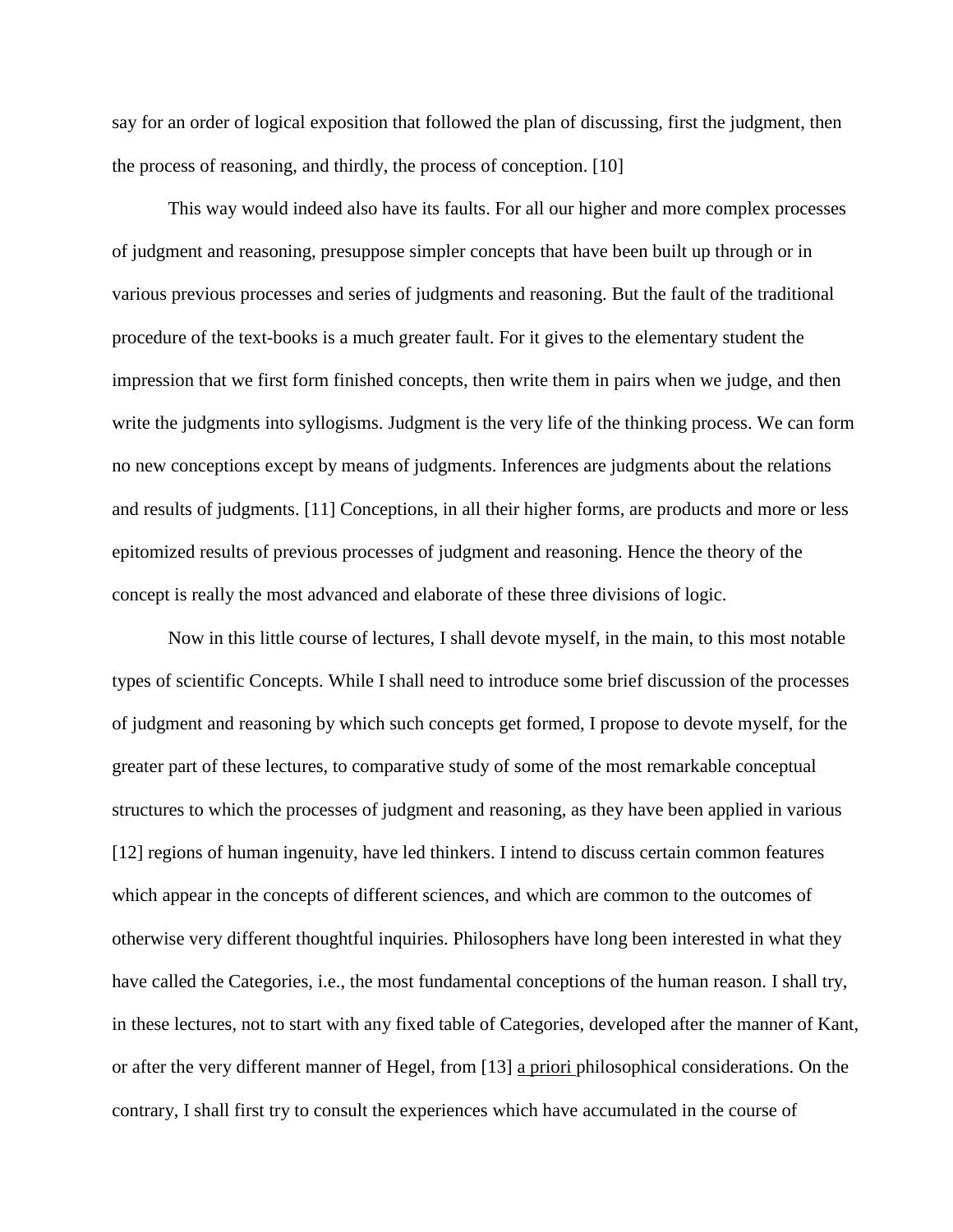scientific inquiry, -- experiences regarding what types of conception most naturally result from the work of thinkers. These types of conception, so far as we shall consider them, will thus first appear to be of fundamental importance, not because any system of philosophy here presupposed makes them seem so, but because the experience of thinkers in very various branches of science has resulted in showing that, [14] if you judge and infer very extensively concerning any one of a very great variety of types of facts, you come to form and to use these fashions of conception. That the forms of concepts which may thus be empirically shown to be so important, as the outcome of the thinking process, must borrow their importance from something that lies very deep in the nature of thought itself, will of course seem to us probable from the very outset. We shall be led, therefore, in our closing lectures back to the philosophical problems of the Categories. We shall try to see, as we close, whether these important [15] types of scientific conception are so because of something in the nature of things as something which, apart from the interests of our thought, forces upon us those ways of conceiving things; or on the other hand, whether it is rather due to our nature and interests as thinkers that we find ourselves disposed to new things through these somewhat monotonous conceptual forms. Hence we shall, in the end, raise the question which, at the outset, we ignore, - the question whether there are any fundamental Categories of thought, deducible from an analysis of the very nature of thought itself. Thus, by the way of an empirical [16] examination, we shall approach a philosophical issue, -- the issue about the fundamental nature of the thinking process, and about the relation of Thought and Reality. To that issue the concluding discussion of this series will be devoted.

The earlier part of our work, however, will be devoted to presenting an account of some actually used concepts and will be a very modest and imperfect report of some of the indications of a new empirical science. This is the science of what I am accustomed to call the Comparative Morphology of Concepts, -- a science in which I should like to interest you, and a science which, in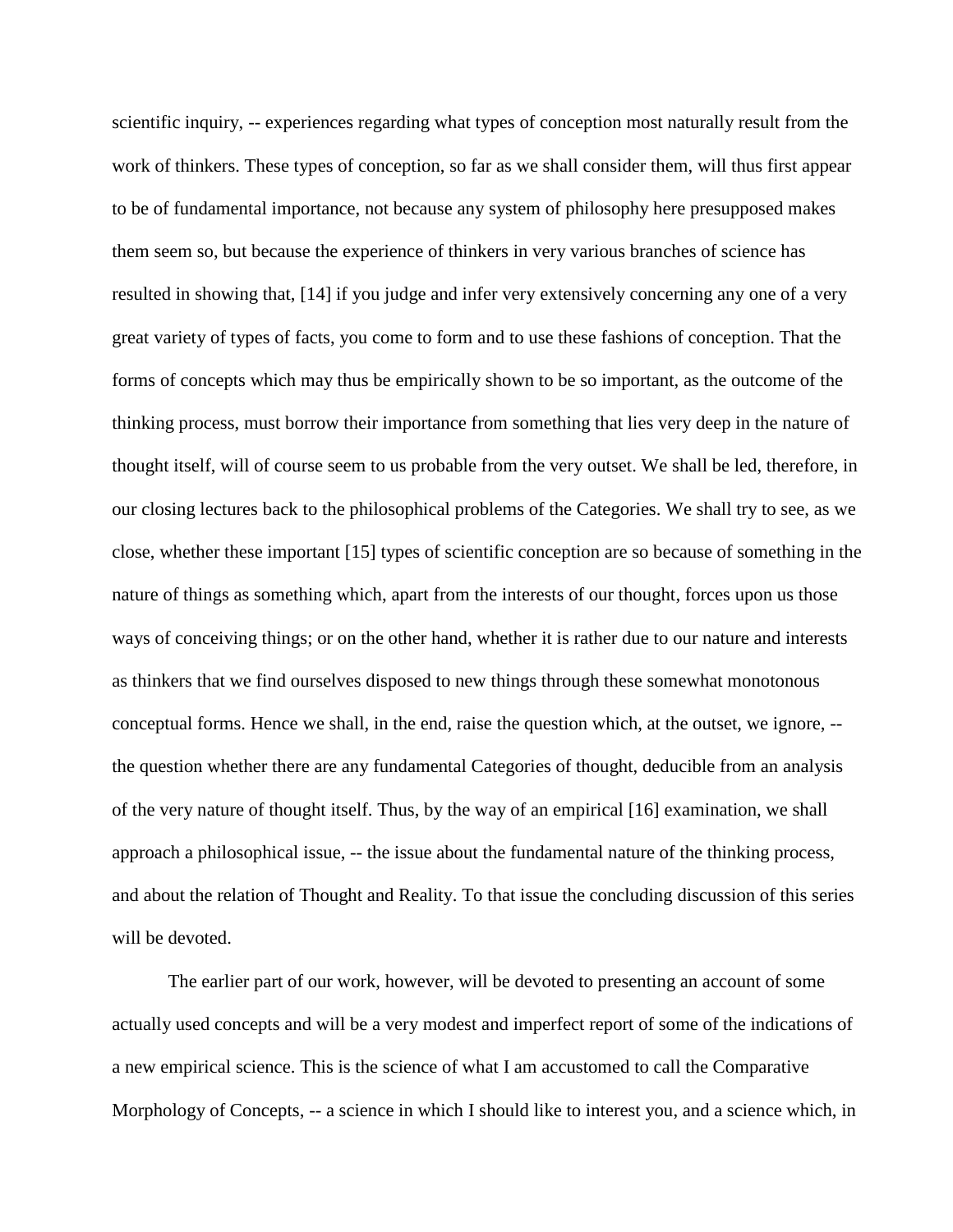the course of [17] the next generation, may be expected to make great strides. It will be the business of this new science, as it develops, to study the conceptual forms to which the experiences of the various special sciences leads thinkers, as they study their different regions of human experience.

You already know of one or two inductions that belong to the scope of this science of the Comparative Morphology of Concepts. You are, for instance, well aware that all men use the concept of number, and do so whether they deal with facts of the inorganic or with those of organic nature, -- yes, whether they devote themselves to business, or study theology. [18] So the applicability of the number, concept, to all sorts of distinguishable fact is a commonplace of our childhood; and obviously this is a truth that has to do with the comparative morphology of the most various results of thinking. In recent times, the much more highly specialized conceptions of statistical science prove to be applicable to the problems alike of economics and of biology, of insurance and of psychology. Here again, viz. in this wide range of applications of science. To mention yet another conceptual form which is of extremely wide application, -- you are all aware what enormous [19] importance, in very various sciences, belongs to the concept of Rhythm, or rather, as one might better say, the collection of the conceptual forms that have to do with the description of rhythmical or of periodic processes. Physical science, with its theories of wave= movement, and psychology, with its studies of the relation of rhythm to consciousness, equally illustrate the significance of this conception. Nor is the conception without important applications to physiology, to sociology, and to the theory of music. A recent writer, Bucher wanted to study rhythm because of its relation to certain economic phenomena. But to consider the forms and uses of this concept of rhythm, is again to illustrate what I mean by the Comparative Morphology of Concepts. My early lectures will be devoted to illustrations of this sort of study.

II. Now in case of each of the concepts just mentioned, the case of the ordinary concept of number, in the case of the [20] statistical concepts, in case of the concepts of rhythms, the question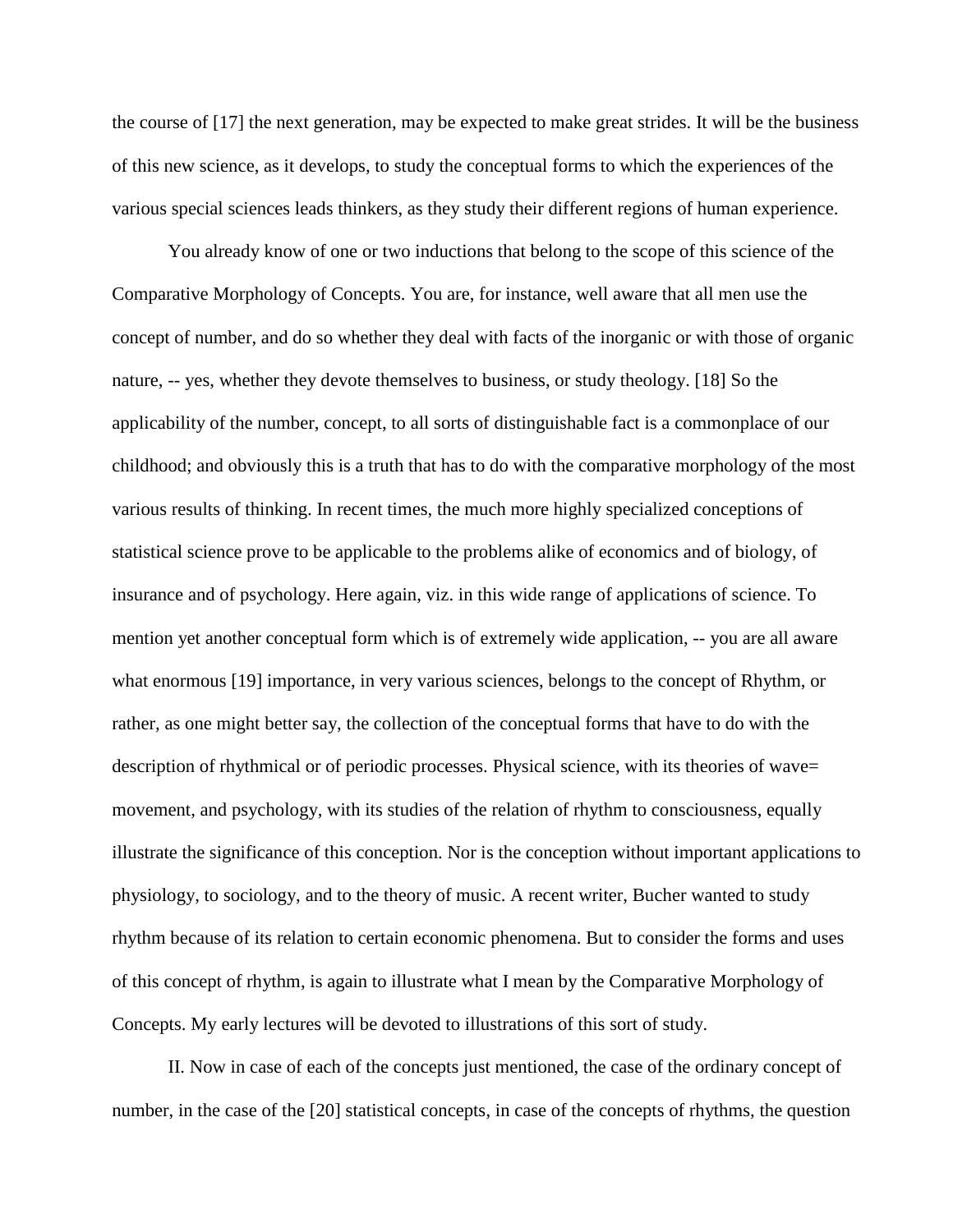naturally arises whether the wide application which any such a concept finds, in the study of very different realms of fact, is due rather to the peculiar nature of things, as they may be supposed to exist and to go on apart from our thinking process, or whether there is something in the inner nature of our own conceptual process which insures to these concepts a certain plasticity, such as makes them very widely applicable to facts, however the world as if supposed to exist in itself, apart from our thinking process, may [21] chance to be constituted. Obviously a complete answer to any such question would require a whole system of philosophy. An empirical study of the actual conceptions present in various sciences shows us that this wide range of application for such concepts as the ones mentioned does exist. So much to be sure becomes clear to us without any philosophy. One needs no finished table of Categories, deduced, as Kant's was, a priori, in order to find out that the concept of rhythm applies to music, to the phenomena of light, to the sequence of periods of financial prosperity and adversity to the habits by which workmen learn to cooperate in certain sorts of manual labor and to many other classes of facts. [22]

But when the question is raised, Why is such a concept so widely applicable? a satisfactory answer is not as easy as might at first appear. In our closing lectures we propose to study problems of that kind. Let us glance, however, for a moment at these questions in the form in which they may be raised regarding number, statistics, and rhythm.

Numbering is possible in very various branches of thoughtful inquiry. In particular, the whole numbers are very widely applicable. Why? "Because," so common sense is tempted to say, --"because the real external world consists of diverse entities which can be numbered. The discrete structure of the world is a universal fact of experience. The world consists of units and of collections. The whole number-concept expresses a mere recognition of this fact on the part of the thinker." But, on second thought, we see reason to question whether this common sense account is complete. For one thing, the concept of the whole numbers as this concept now exist in our minds,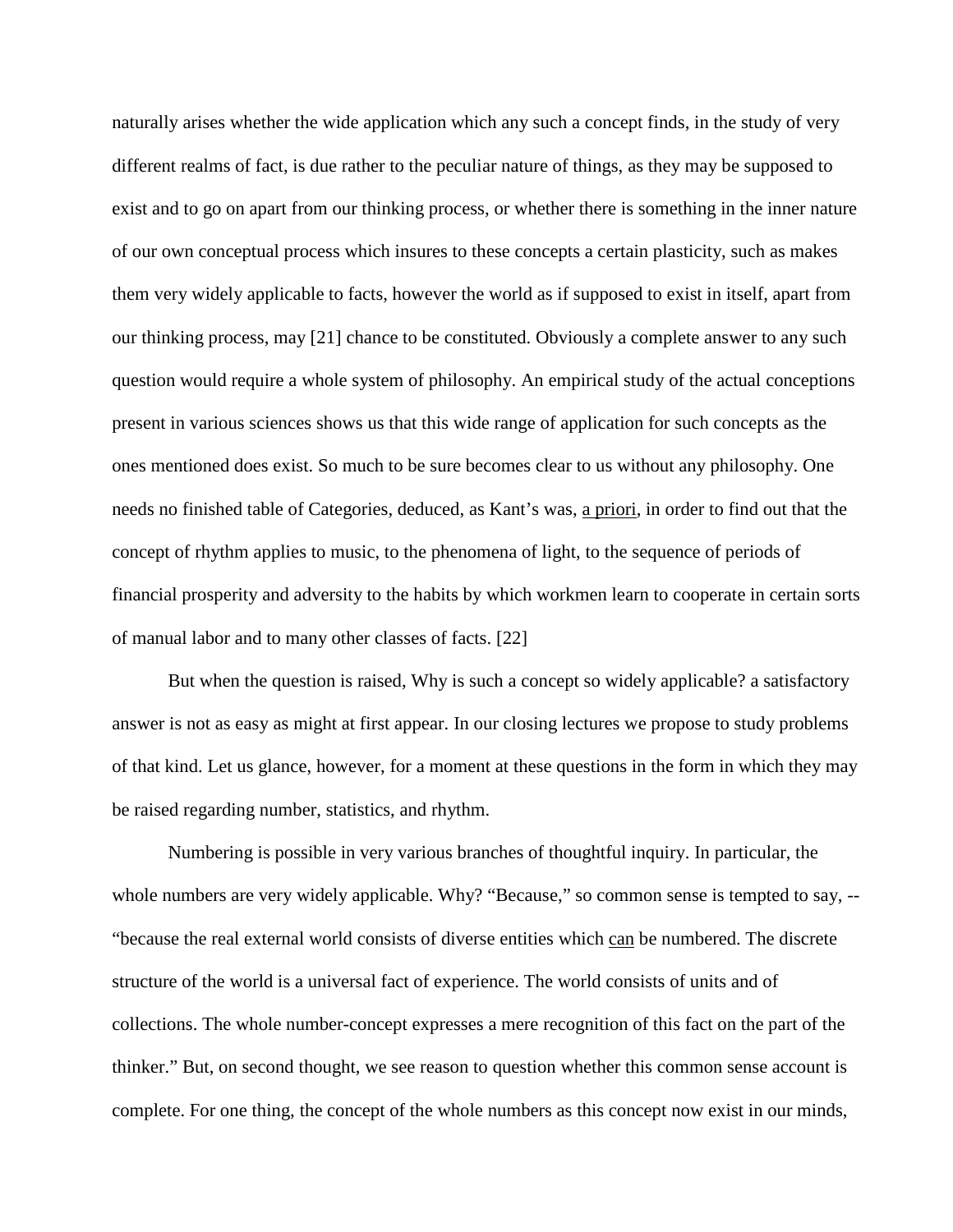bears many [23] marks of its dependence upon merely logical considerations, such as arise out of the inner interests of thought, has properties that cannot be wholly derived from a mere description of observed external phenomena. What some of these properties are, we shall later see. In order to define the series of the whole numbers, you are obliged, as Dedekind and several other writers on mathematical logic have recently shown, to take account of no ideas that involve any perception of external physical objects. The whole numbers may indeed be called, in a logical sense, the free creation of the human mind, as Dedekind himself declares them to be. But still further, even in applying the whole number-concepts [24] external things, we are not obliged to wait for the world to furnish us from without with any particular degree or type of discreteness of structure. Our attention fixes, often in highly arbitrary fashion, upon the outer facts that we first distinguish, treat as units or as definite collections of units, and then count. It is not merely that we find units in the world, it is not this alone which makes our numbers-concept as useful. For constantly, by our attentive fixation now of this object and now of that, we make units for ourselves. The human mind, then, at the very least, cooperates with the real world in making our own number-concept so widely applicable. Exactly in how far the success of our numerical conception in our dealing with various types of things is due to us, and in how far it is [25] forced upon us by some external nature of things, -- this is a matter which, despite the familiarity of the number-concept, is not easy to answer. Such questions then, lead us back from the empirical study of the whole range of usefulness of numbers, to the problems of the philosophy of numbers.

In case of the more specialized concepts of the statistical sciences, it is plain to anybody that, while statistical science deals with external facts which we are accustomed to distinguish from all the products of our own conceptual processes, still the choice, the arrangement, and the use of these facts, in the case of statistical investigations, is very highly artificial. In the outer world, individual men live and die. In mortality tables, certain results of statistical study are reported in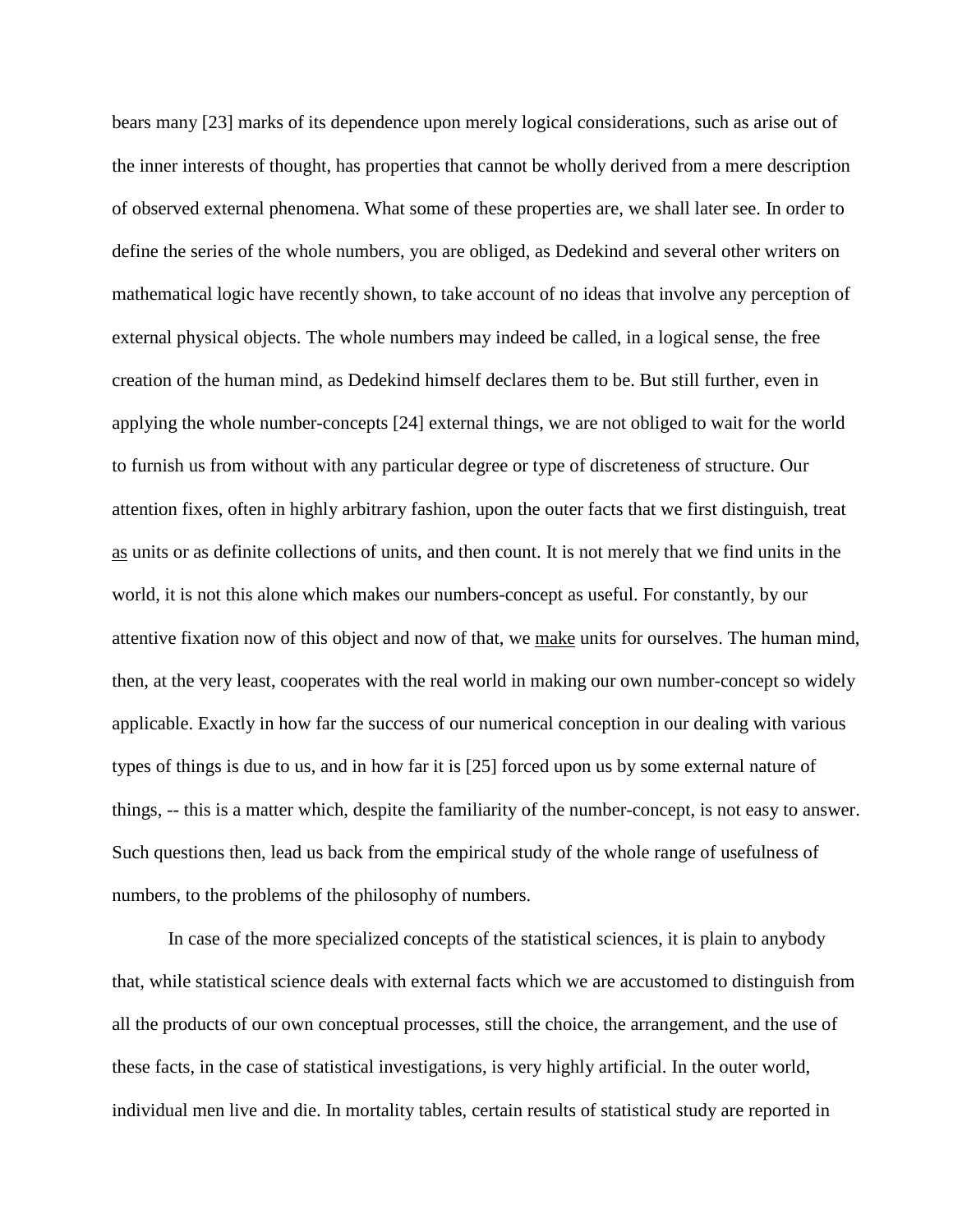forms which are obviously very [26] largely due to our own ways of conceiving things. What we should like to discover about the world of outer facts if we could is, What caused the death of any man in question who has died? and also, When each man now living is going to die? A mortalitytable is powerless to throw direct light upon any such questions. Instead, it informs us regarding certain relations between age, or other such conditions, on the one hand, and an abstract numerical object called the "death-rate," or another abstraction called the "expectation of life," on the other hand. The information thus given may be of great importance for the purposes of insurance, or for considera- [27] tions relating to the public hygiene. But it is evident that the skill of the thinker has much to do with the success of the forms of conception here used, and that our experience of [other] facts forces no statistical tables upon us, unless we have first learned to take a great interest in statistical concepts for their own sake.

If, however, the question arises why the statistical conceptions have so wide a range of usefulness, one answer that readily suggests itself to us is that we use statistics when we are endeavoring to learn about certain general laws and characters of objects which experience furnishes [28] to us in considerable groups, but which we are unable so to classify that we can yet make the sort of general assertions that we should like to make about what holds true of every object in a given class. In such cases we have to treat fact in the lump numbers [illegible]. Thus when we are once sure that the angles at the base of any isosceles triangle are equal, nobody cares to study statistical tables for the sake of finding how often measurement of the angles of isosceles triangles have appeared to verify the theorem. But if the eyes of men vary as to the degree, and sort of astigmatism of their lenses, while [29] no assertion is possible to the effect that every man of a given recognizable type, --say every red-haired man, or every man five feet and ten inches tall, must be subject to a given type of astigmatism, -- then statistics relating to this and to other variations of men's eyes become interesting. They do not give us rigid laws; but they help us to a study of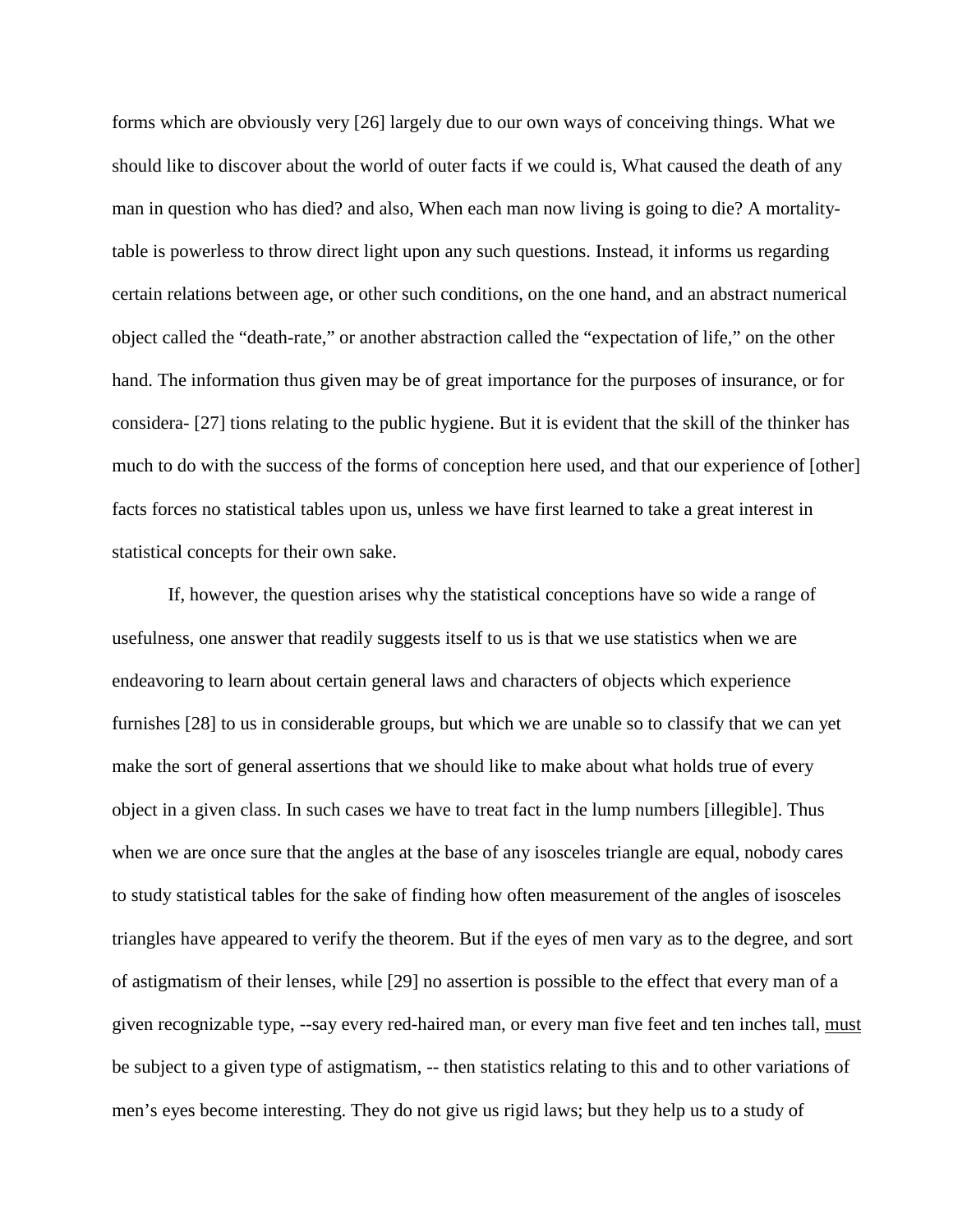variations. If a law were known that connected every definable sort of business enterprise, in general ways, with the occurrence or non-occurrence of bankruptcy in a given year, statistical tables of the commercial failures of that year would have interest only as helping to show what costs of commercial ventures had actually [20] (30) been made within the time in question. As it is, the statistics of failures are of interest as throwing some light upon the general state of the prosperity of the country during a given period. If every man could look into the book of fate, and learn just when he was to die, mortality tables would lose nearly all of their present interest.

Statistical conceptions are therefore most useful when our knowledge of individual facts, and of general laws such as predetermine facts, is in a certain stage of imperfection and of progress. The range of the application of statistical concepts is thus determined not so much by the nature of external things [31] as by a certain, often transient, state or stage of our own imperfect knowledge regarding the nature of things. Hence, if we ask the same [illegible] philosophical question as to why our statistical conceptions are so widely applicable in science, the answer has to be stated rather in terms of the condition and the needs of our own, thought about things as it is at any time, than in terms of the structure of any world that exists apart from our thinking process. We can use statistics so widely, because we are so frequently ignorant of what would release us from the need of statistics.

If we pass to the third of the types of concepts just mentioned, we meet however with a more difficult problem regarding the philosophical reasons for the range of usefulness of our concepts of rhythmic processes. If the concept of Rhythm is very widely [32] applicable in science, then at first sight it does indeed seem proper to say that the reason must lie mainly in the nature of things, and not in the nature of our thinking process. Light and sound depend upon periodic physical processes. Generation and decay in the organic world, the weather, music, poetry, social life, all contain numerous rhythms. This seems to be a law, not of thought, but of the real world. We learn to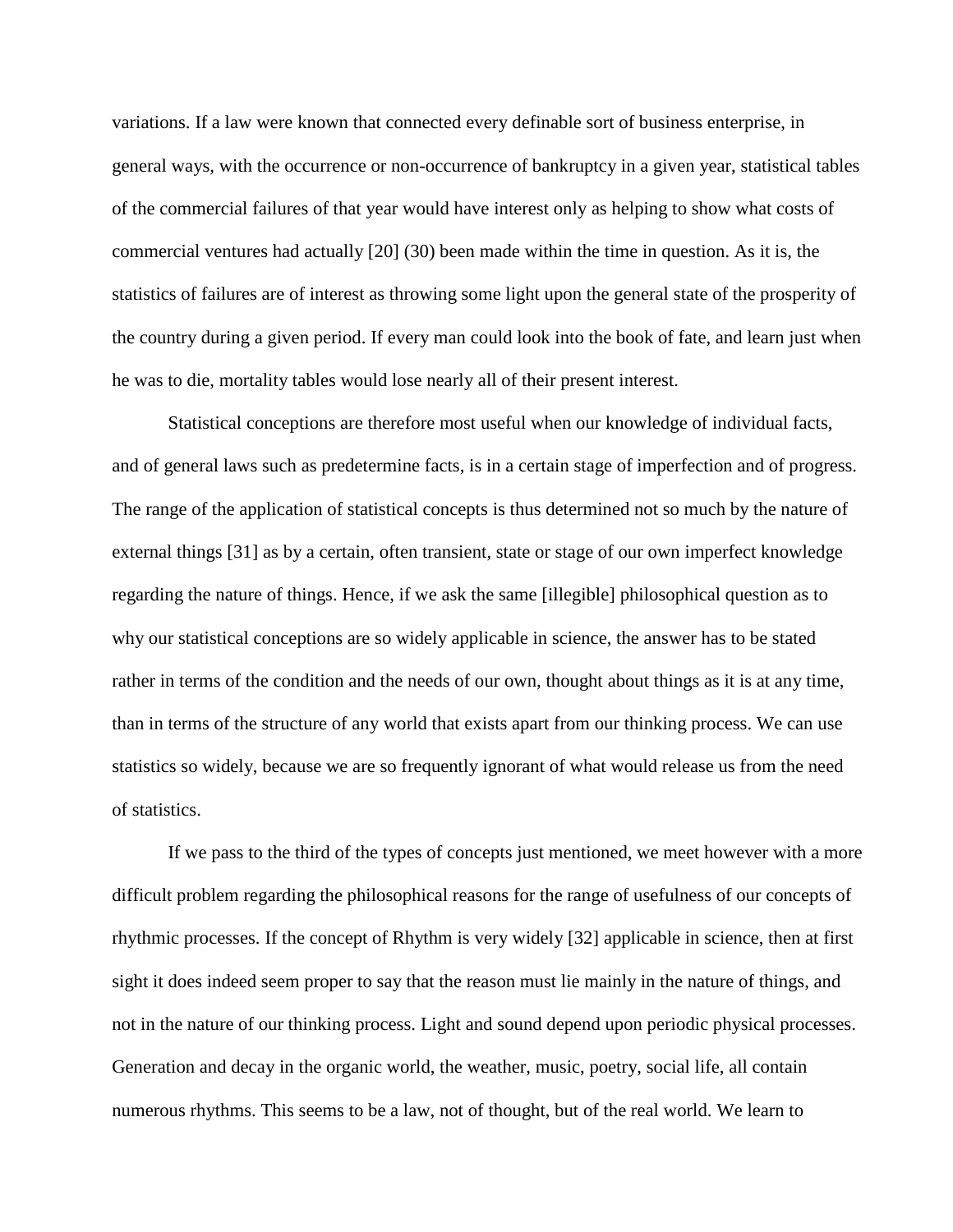conceive things in terms of rhythmic processes, because this world of ours is, apart from our thinking process, a largely rhythmic world. And this result if true, would seem to possess considerable philosophical interest.

Such, I say, seems to be, at first sight, the answer to our question as to why the concept of [33] rhythm is so widely applicable. Herbert Spencer at the outset of his Synthetic Philosophy, in historical Principles, consequently undertook to define a general law of phenomena which he called the Rhythms of Motion. This law he regarded as holding true of all but a very few exceptional motions which take place in the world. He considered such rhythmic phenomena as those which occur in the economic and in the psychological worlds to be secondary results of the general law of the rhythm of motion, when that law is taken in connection with the principle of the correlation of the various types of forces existing in nature. But now a critical reader of Herbert Spencer's [34] chapter on the rhythm of motion, although fascinated, at first, by the wealth of the illustrations, begins, before he has finished, to doubt whether the result is of much value for philosophy. For he comes to question whether the concept of rhythm is not so widely and so loosely generalized by Spencer, before the chapter is done, as to lose all definite significance, in so far as it pretends to be a portrayal of the nature of things. For instance, if looking for examples of rhythmic processes, we consider the weather, we observe how it does not always rain, but sometimes rains and sometimes does not; and that, when it rains, "always there are fits of harder and gentler rain." Spencer uses such facts amongst his illustrations. Now this is true indeed, but in conforming itself to whole wealth of such variations of the weather the concept of rhythm, as Spencer employs it seems to become equivalent to little more than the statement that the weather [35] [illegible] constantly changes. Of course the seasons have a more precisely rhythmic type of [illegible]. But the special weather changes are rhythmical in a much vaguer sense. If you classify weather, with reference to precipitation, into wet weather and dry weather, it is plainly impossible that anything should happen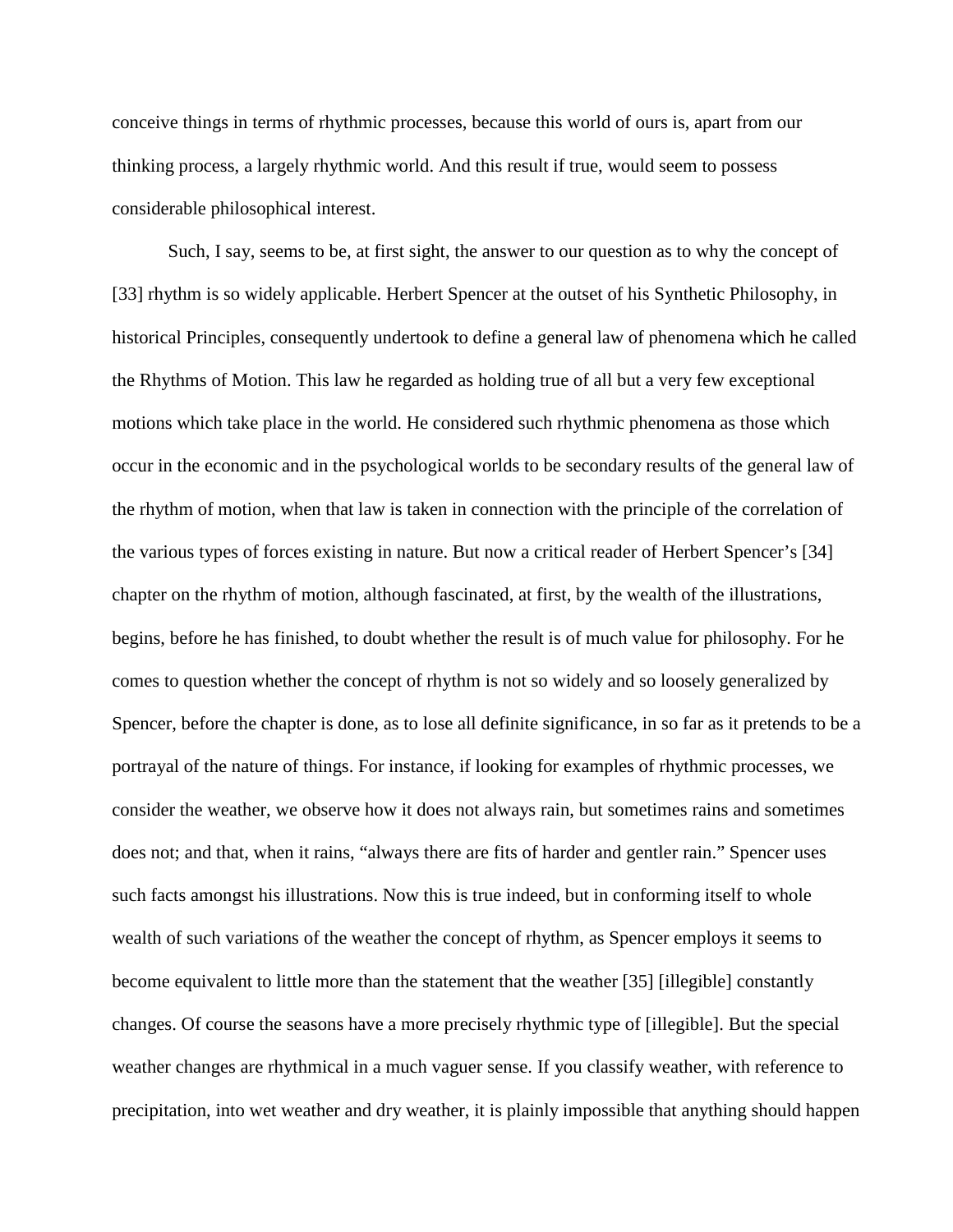in any universe where there is both wet and dry weather, except either a persistence of one type altogether at a given place (a state of things which is quite opposed to the hypothesis that in this respect also the weather is everywhere changeable), or else a passing from one of the two sorts of weather to the other, and back again. And if it rains, in case it does not always continue to rain in a perfectly uniform way, the downfall of rain can only vary by either increasing or decreasing; and since the range of variation is here limited, so long as the rain cannot turn into an indefinitely heavy flood, there is no way open to the rain, in case it persists for [36] sometime, yet never long persists uniformly, except the way of coming in fits of harder and gentler rain. Now is this the law of rhythms as applied to the weather? When we pass from the more exact rhythm of the seasons to the special weather changes is this our [illegible]? If so, our law of rhythm appears to be a mere commonplace of the logic of any changing process such as often attains the limits of the range to which its variation is limited, rather than to be an important law of nature. The special changes of the weather appear to be rhythmic only in case the concept of rhythm loses nearly all its definiteness. And many other instances of the rhythm of motion, as Spencer gives them, appear to involve little more than the thesis that all natural movements and processes are of a more or less wavering type. This however is equivalent to saying merely that the movements in nature do not take place in straight lines, and that nature's processes do not follow any single direction. If you draw on a plane any visible line that is not straight, and study its relation to arbitrarily chosen coordinate [37] axes, it can, at any point, only be directed either towards or away from or parallel to any one of the coordinate axes; if it is an ordinary curve, given portions of its course must be either convex or concave towards this axis; and if its course is complicated and widely varying, this variation, considered with reference to the coordinate axis in question, must needs show an alteration of increasing and decreasing distance, of convexity and concavity; and this alternation you may call rhythmic if you will. But by such means you do not discover an important and novel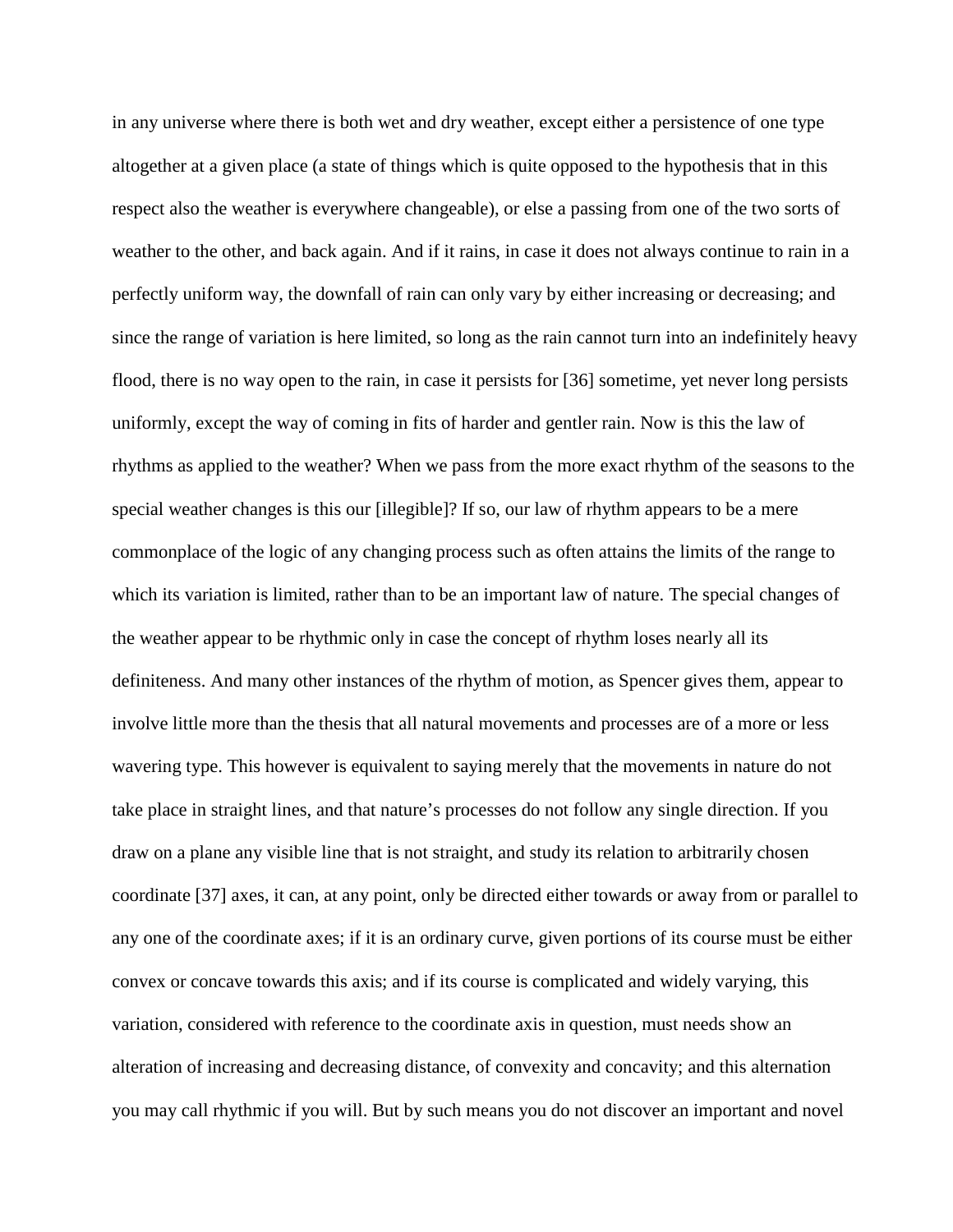law of external nature. You discover at most merely the limited possibilities of variation which are open to you under the conditions [38] of space and time. What has been said of the rain, which, unless it is absolutely steady, must either increase or decrease, and which, because it often reaches the maximum of its range of variation at a given place, must alternate between increase and decrease if it long persists in varying,-- this mutatio mutandis, holds for any other physical process which involves the constant change of an intensive or extensive quantity of any kind, and which is subject to a type of change such as forbids indefinite persistence in either the increase or the decrease of this quantity. Of course not all types of change are subject to this law. A large hot body, left permanently in a cold conducting medium to cool by loss of heat through its surface, by conduction, would continue to cool for an indefinite time, and not vary rhythmically in its temperature; because its ideally permanent state of thermal equilibrium with the environment [39] would be an indefinitely remote limit, which it would endlessly approach at a slower and slower rate as its own temperature came to be nearer that of its environment. But on the other hand, if a body, like an engine boiler, sometimes heated and sometimes not, is subject to physical conditions which constantly change its temperature, between certain limits which it actually reaches, yet never exceeds, then of course its temperature must oscillate up and down, merely because there is no other possibility open to it.

Or again, since the United States Treasury can only either take in or give out money, and does not increase or decrease beyond certain limits, its stock, and must constantly do a varying business, the stock of money in its vaults must needs sometimes increase and sometimes decrease. To generalize a law of the universal rhythm or motion from such instances tells us nothing [illegible] novel and important about the real world. [40]

Yet, on the other hand, as the experience of the sciences shows us, the actual value of a much more exact conception of rhythm than Spencer defines, -- the value, I say, of this concept in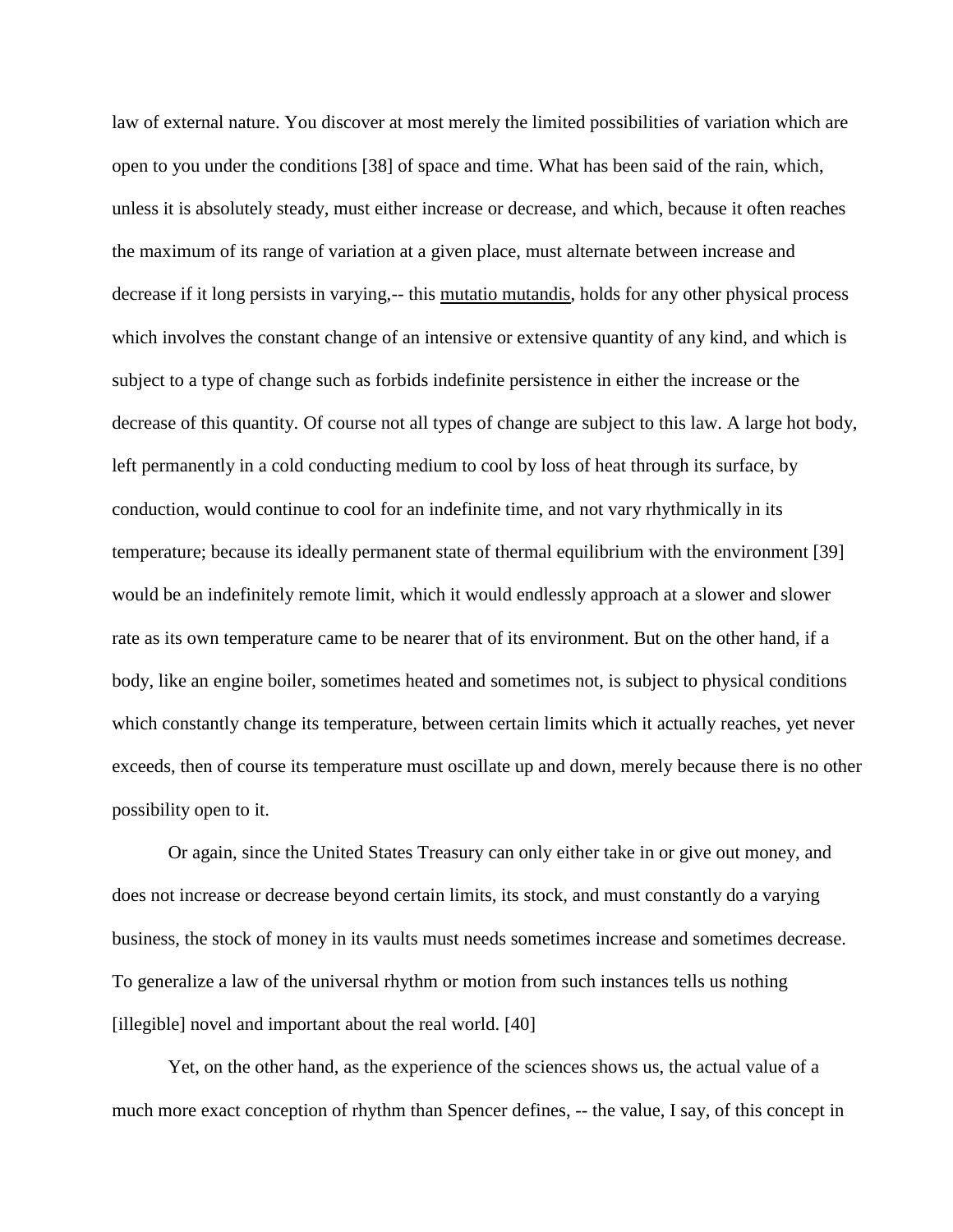enabling us to understand and to describe complex phenomena, is very much greater than such considerations as the ones just urged would lead us to expect. The most useful form of the concept of rhythm is a very precise and mathematical form -- the concept of what is called a harmonic movement. This concept is at once extremely exact, and marvelously plastic. It is exact, because harmonic movements are defined by means of certain functions based upon the simple circular functions of trigonometry. It is plastic, because purely mathematical considerations show that, by properly combining sets of suitably chosen functions dependent upon circular functions, you can [41] produce conceptual structures which will approximate, as nearly as you please, to the vicissitudes of any chosen physical process of finite length whose character is such as to permit curves to be drawn which will represent any definite aspect of what takes place in the course of this process. Draw at random any line of limited length on paper. Then to say that, because that line is broken or is crooked, it has a rhythmic structure, seems, and is, at first sight, quite unenlightening. But a certain mathematical theorem, --Fourier's theorem, -- shows that a series can be constructed whose terms depend, for their values, upon trigonometric functions, and whose nature [42] is therefore such that it can express the result of superposing one set of definitely rhythmic, that is, of wave-like, "harmonic" movements upon another, while this series can be so built up that the resultant movement to which it corresponds will describe a curve such as will approximate, as nearly as you wish, to the given arbitrary line with which you started. In the same way, let a physical process involve any changes that you please in a limited number of measurable variable quantities. Consider any given portion of this process which possess finite duration. It will be possible, by applying Fourier's Theorem, to construct a definite set of rhythmic variations of the quantities concerned such that, if all these rhythms are supposed to be superposed [43] their resultant will be a conceived process which will approximate, as nearly as one chooses, to the actual physical process in question.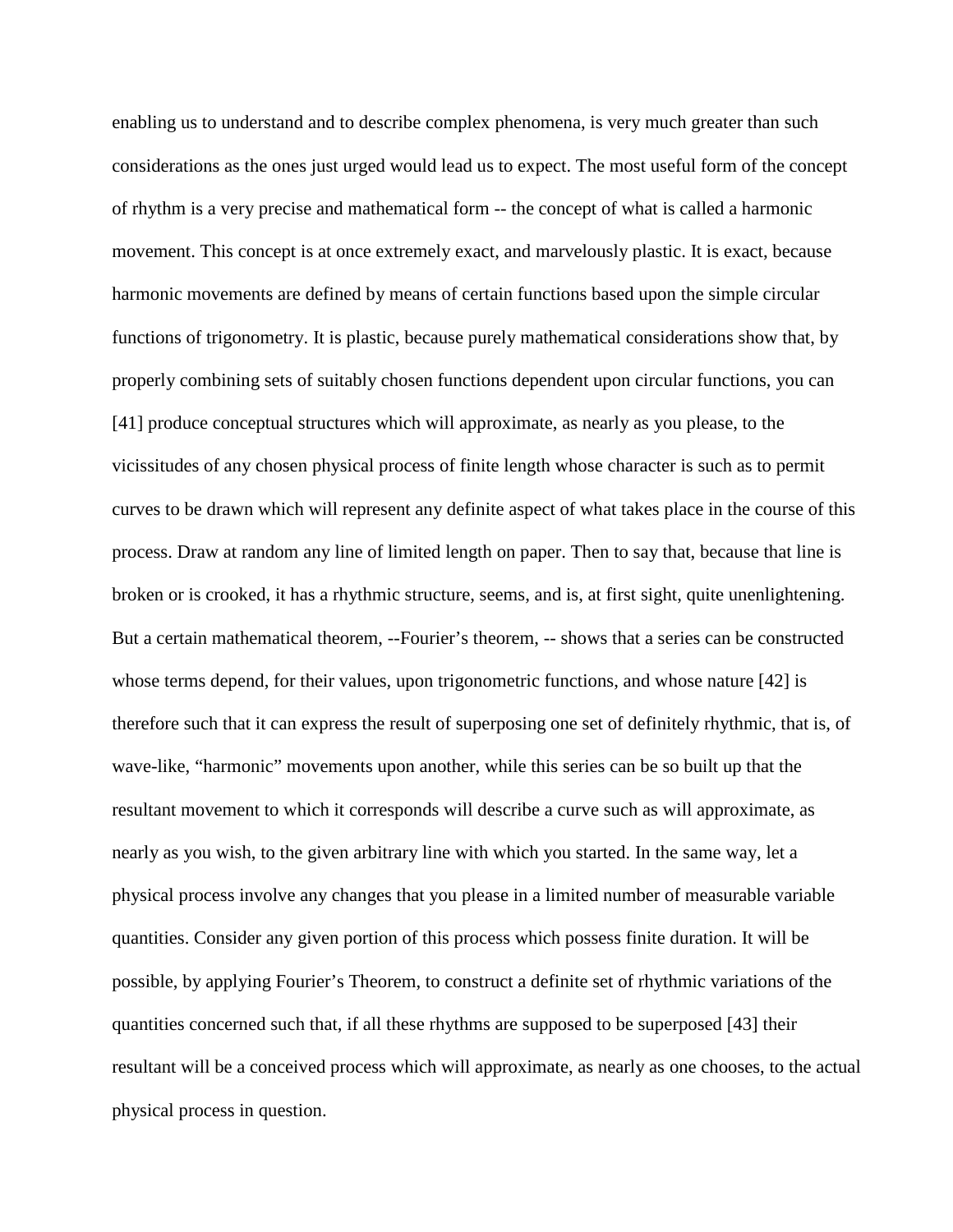The result of these considerations however, is a law somewhat different from Spencer's generalization. It is the law that the perfectly exact concept of rhythm, which is furnished by the definition of harmonic movement, has such plasticity as to enable us, by combining in the proper way a set of suitably chosen conceived rhythms, to attain a description which will represent, with indefinitely close approximation, the course of any arbitrarily given movement, of finite duration, or of any limited section of a physical process that can be described in terms of movements at all.

Thus we see that, on the one hand, the effort to [44] start with the given facts, and to attempt without further exact definition, to describe the changes of natural phenomena in terms of our popular idea of rhythm, seems, when taken alone, to lead us, more and more as we proceed, to an increasing vagueness in our conception of what rhythm is. For we then start with an inexact, but still fairly clear empirical notion, derived from observing water waves, pendulums, and other swinging and rotating mechanisms of various sorts, from observing the succession of day and night, and of the seasons, as well as from an experience of our own activities in singing, dancing, walking, and the like. We are, then, gradually led to extend this motion of periodic movements so as to make it include the more or less periodic changes which occur in the financial [45] world, in the weather, and finally in movements and processes of all kinds. We hereupon observe that in our world of change, everything alters in complex ways, and that all complex movements and changes are more or less vaguely wavering, so as to involve alternations of increase and decrease, of approach and recession, of advance and retreat. To all these things we try to apply our original concept of rhythm, until, by the extension, it loses that character of implying fairly definite periodicity, in nearly equal intervals of time, which it had when we began. At last we reach with Spencer a law of the universal Rhythm of motion. But when approached in this way our law amounts to little more than the assertion that, in this complicated world, where nothing [46] moves in perfectly straight lines, all things more or less waggle. Now such a law is not enlightening.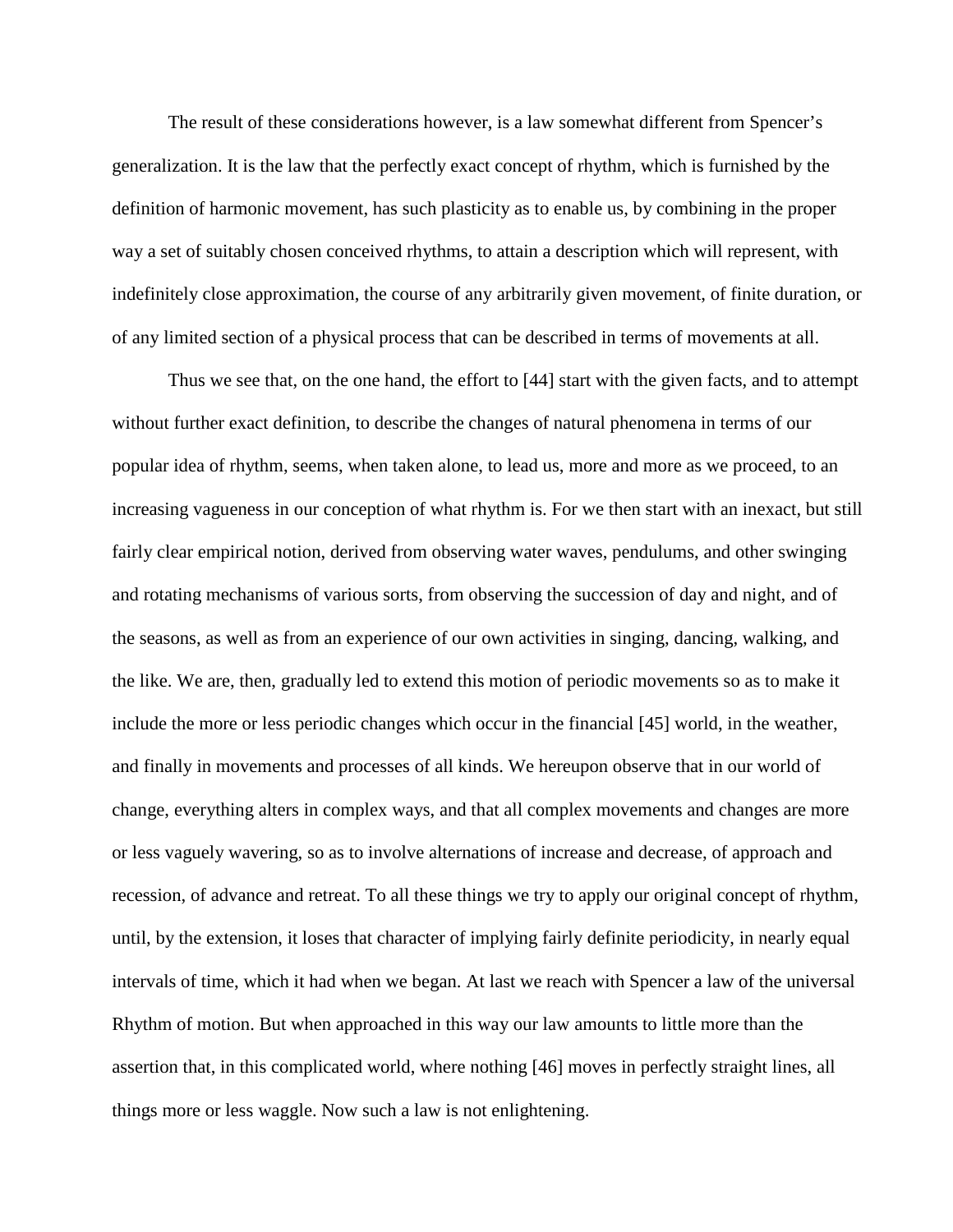But, on the other hand, the more exact applications of the concept of rhythm in science are due a wholly different logical process. Of these processes in the highest complication. Fourier's theorem gives the definite statement. The success of the concept of rhythm is thus at all events very largely due to the remarkable union of exactness with plasticity of which that concept, like the concept of number itself, is capable. We are not obliged to say that, by a mere process of abstraction, we can first render our popular notion of rhythm so vague as to enable us to call anything that happens to occur more or less rhythmic. But we are able to show that, without [47] sacrificing any of the logical exactness of our conception of a harmonic function, we are able to define a combination of harmonic functions, of various periods,-- a combination so complex, and yet so definite, that the result of this combination serves to express any limited series of physical changes whose phenomena are subject to exact quantitative measurement, and are so correspondent in their characters to curves drawn on paper.

In consequence, the success of the concept of rhythm, for the purposes of descriptive science, appear to be due at least quite as much to our own methods of forming and of combining our conception, as to the rhythmic character or the processes of any world external to the thinker. Any finite series of natural changes, [48] in case the phenomena are all expressed in terms of a limited number of varied and measurable quantities, can be described as equivalent to a superposition of exactly definable processes possessing the type of harmonic rhythm. But that this law is true, is due to our own logical power to combine our concepts in certain ways. On the other hand, it is of course also true that the more or less exactly rhythmic character of countless less precisely describable natural processes, such as the beating of our hearts, the movements of our limbs, the play of our voluntary attention, and the vicissitudes of the commercial world, [49] depends upon facts which cannot be thus explained as due to our own logic. These facts are not primarily logical, but natural facts. Our final result therefore is that the success of the rhythmical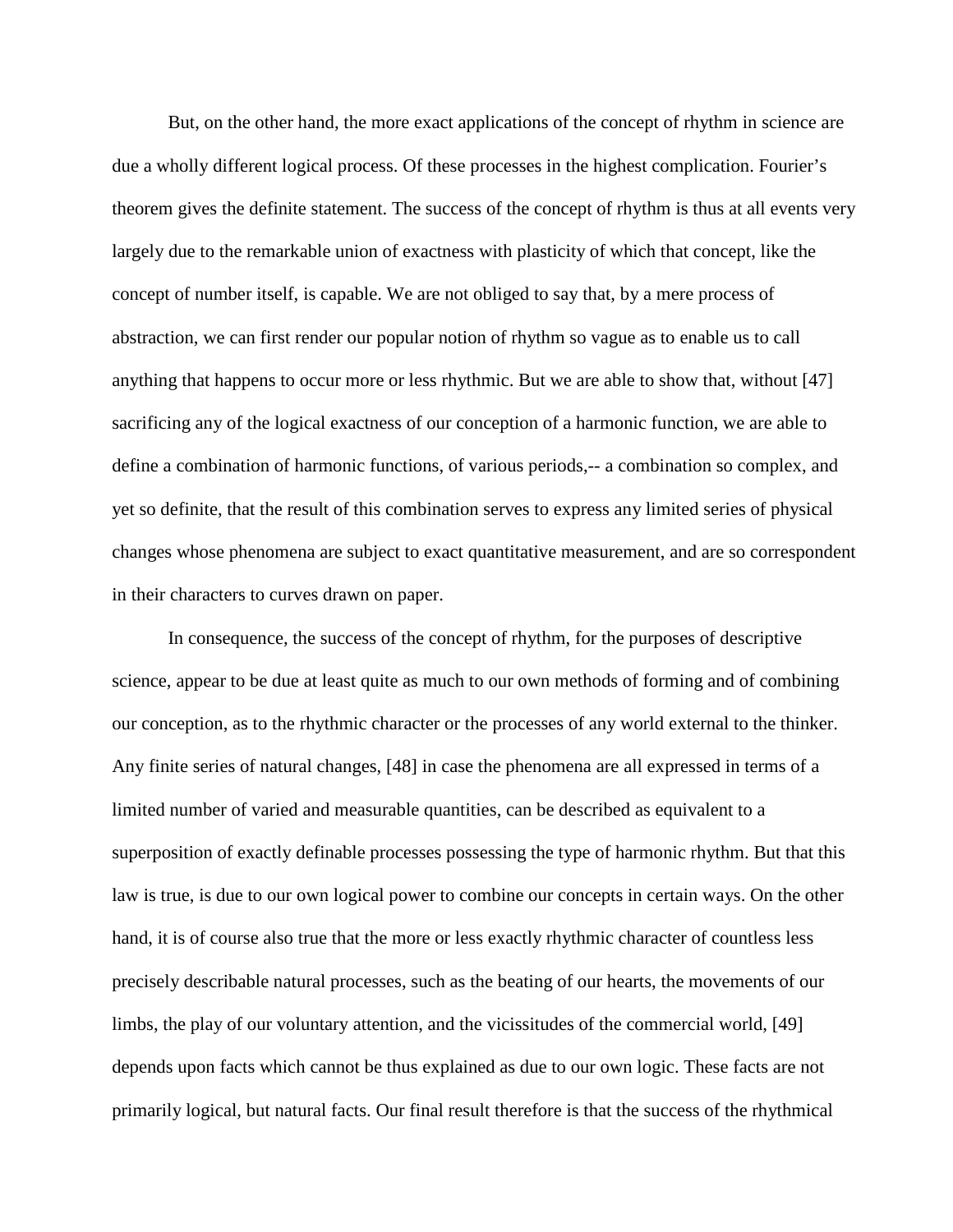concepts in their application to experience is due to a combination of logical and of extralogical factors, a combination that could only be rightly estimated in case we first better understood the logical processes involved. A comprehensive philosophy of rhythm is therefore a task dependent upon numerous considerations, some of which are logical, while some are empirical.

I have studied in this way some of the questions suggested by these three typical cases of the number-concept, the statistical concepts, and the concept of rhythm, in order to show you that the problems of the science which I have called the morphology of concepts are [50] problems that possess no little philosophical interest. Comparing various sciences, we find, as you now have seen, the same concepts present and useful over a very wide range of investigations, belonging to different branches of study. Such a comparison at once suggests the problem: Why are these concepts so widely useful? Does the explanation lie wholly in the nature of things, as this nature is supposed to exist for itself, apart from our thinking processes? Is the real world, viewed as something totally sundered from the descriptive work of the thinker, a realm where the laws of numbers reign supreme? Is it a world that is in itself a sort of [51] treasure-house of statistics? Is it, apart from all our logical interpretations, a region full of rhythmic processes?

We have seen that no one of these questions admits of a perfectly simple answer. Our thought invents numbers; our attention constantly afresh gives to our experience that discrete character which makes it possible for us to count groups of units. On the other hand, what we call the real world certainly cooperates in bringing this very result to pass, and furnishes to us much that stimulates us to distinguish units, and to count collections. As for statistical science,-- on the one hand it interests us largely by reason of our own ignorance of those general laws which, in case we knew them, [52] would render our statistical collection and arrangements of facts uninteresting.

But still, on the other hand, our external experience doubtless brings to our notice the classes of facts which make statistical work possible. And finally, as regards rhythms, it is perfectly true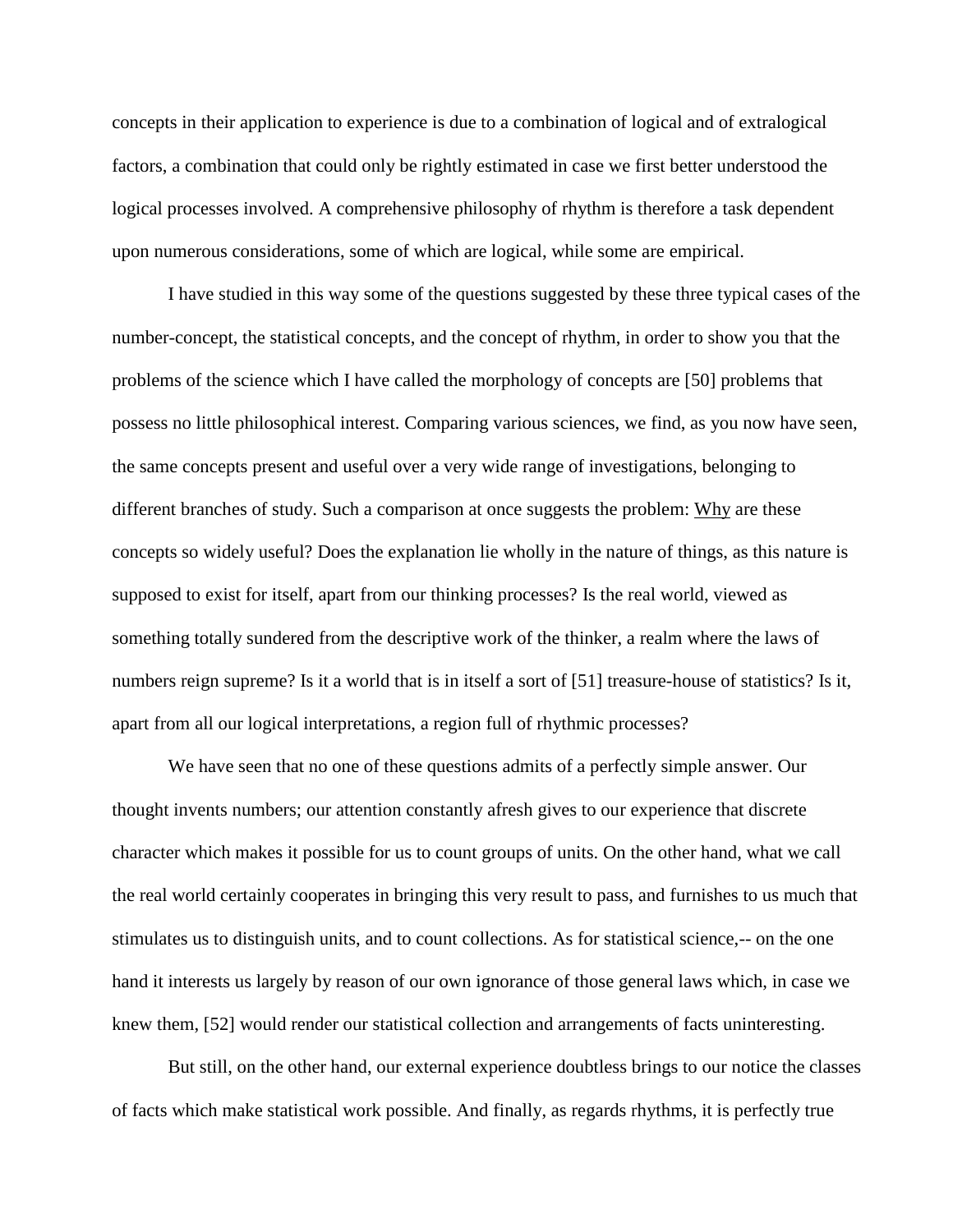that experience presents them, in a more or less inexact form, to our observation. It is also true that much of the success of our application of the more exact concept of rhythm is due to that logical development of the concept which Fourier's theorem has expressed, and which ensures to the concept a service whose range is as wide as the range of those definable physical [53] occurrences which are describable in terms of precise measurements of varying quantities. Here, again, the nature of things, and the nature of thought, came into a very complex interaction and union.

And so, in these three typical cases, we have seen how a study of the morphology of concepts may be needed to define for us philosophical problems which concern very deeply the relations of Thought and Reality. When we approach such problems by this road, they get a concreteness and fairness of definition such as it is hard to attain in any other way.

I propose then to deal with problems of the type just illustrated. I shall first enumerate the concepts which I propose to study. I shall then set forth enough [54] of the elementary theory of the processes of judgment and reasoning to enable us to see by what sorts of logical processes these concepts are reached. I shall then try to show you what light the actual success of such concepts in the work of science seems to throw upon the true relations which hold between Thought and Reality.

## III.

It remains in concluding this lecture to point out, in a summary way, the types of concepts to which I am to ask your attention.

The examples of concepts so far chosen viz., Number, the Statistical concepts, [55] and Rhythm, are merely special examples of certain general types of concepts which the sciences find very widely useful. I next want to define these more general types of concepts in a preliminary fashion, so as to map out our field of further study.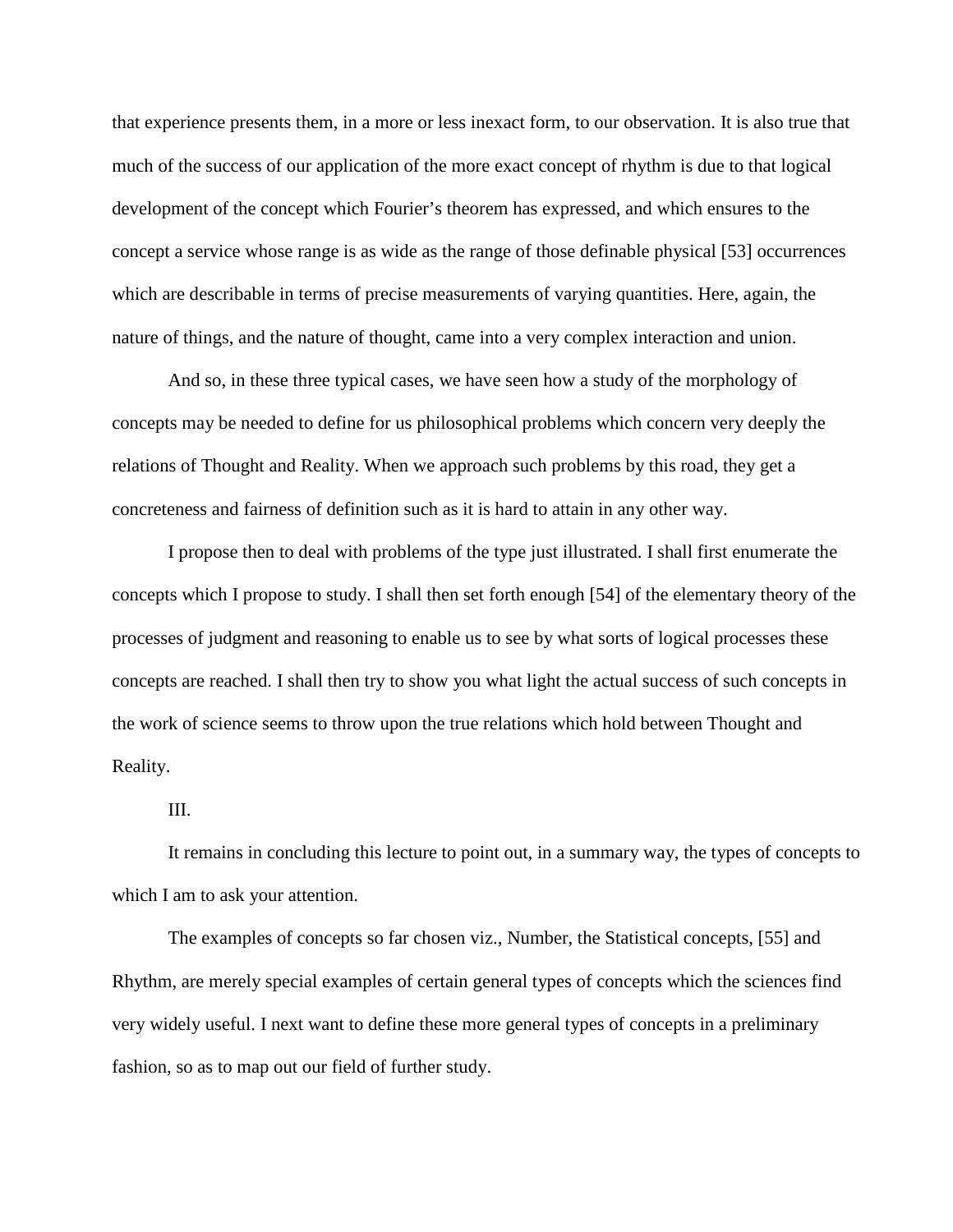If we ask ourselves, upon the basis of our general knowledge, what are the types of concepts which all the sciences most constantly use, a very familiar answer would seem much as follows: --All science, for the first, classifies facts; hence the concept of a class is one of the most general of scientific concepts. All science seeks [56] for the causes of things, hence the concept of Cause is the second most general one of the scientific concepts. All science searches for the laws to which the connections of cause and effect, as well as the relations of coexistence in the world, are subject; hence the concept of Law is the third of these universally applicable conceptions.

This somewhat popular account has its value; but it also has its notorious vagueness. Of course we all classify; but there are very different sorts of classes. You can, if you choose, put any objects whatever together into one class,-- all the objects for instance that attract your attention during one of you walks; or all [57] the things that are to be found in the shop of a given dealer in old junk. On the other hand, nature furnishes to you the facts that form the motives for what is sometimes called the more natural classification of certain objects, as in the organic sciences. A natural class is supposed to be no mere random collection of objects. But the question What, if anything, is meant by a natural class, or by a natural classification? is a problem that is known to be one of much logical difficulty. Again some classes of objects, such as the ones just mentioned, are merely ideal collections of things, whose members are not arranged in any particular way. But, on the other hand, many classes known to science [58] are ordered collections of objects, so that this order seems to be an essential part of the very nature of the objects. Thus, the whole numbers form a class of objects. But this class constitutes what is called a series. It has a first member, a second member, and so on; and every whole number has a determinate place in that series, coming either earlier or later in the series than does any other whole number with which you may choose to compare it. The points on a given line also constitute a class of objects. And this class also has an order, much more complicated than is the order of the whole numbers, but still a very precise [59]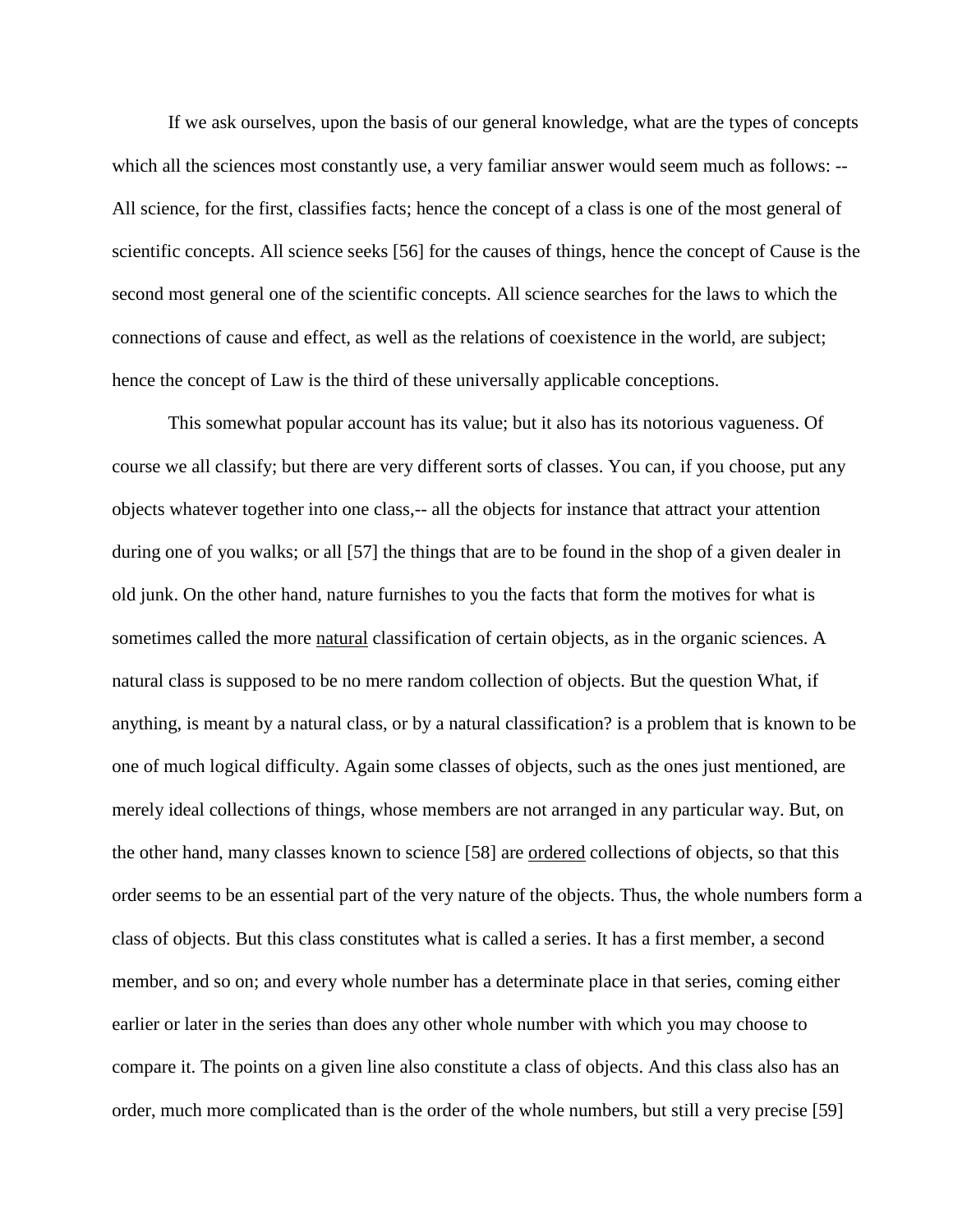order. Historical events may be classified. Thus the events of the French Revolution form a class. But this class has a chronological order, which determines to a great degree the way in which the historian recounts each fact. There are many classes known to science whose members conform to still more complex types of order; for example, the points in space form a class of objects, but also constitute a tridimensional order. Classes then are sometimes mere random collections, sometimes what are called the natural classes, and sometimes systems of various degrees and types of orderly complexity.

You gain little, therefore, by knowing that all science classifies objects, unless you have some con- [60] ception of the numerous types of classes which exist, and of their relation to one another.

As for the second of the three universal types of concepts mentioned, namely the concept of Cause, the vagueness of our idea of what we mean by a cause is a commonplace of Logic. No highly abstract term is more familiar; few general terms have a less definite meaning. We shall hereafter see that no logical treatment of causation in general is possible, just because the term has no precise definition. In order to deal in any exact fashion with those concepts which are usually called [61] concepts of cause and effect, we shall have to use entirely different names from the ones now most in popular favor.

And thirdly, as to the concept of Law, this is indeed, in most scientific usage, a much more definite and precise term than cause; but it is still an unfortunately vague term. The mere fact that the term has its legal as well as its other technical usage, is sufficient to show how dangerous is the conflict of associations which its use invokes. The well-known question as to whether a law does not imply the existence of a law-giver is an instance of the artificial and needless problems to which this [62] ambiguity has given rise in popular controversy. We shall find it necessary in our discussion of scientific concepts, to make frequent use of other terms than the term law, although of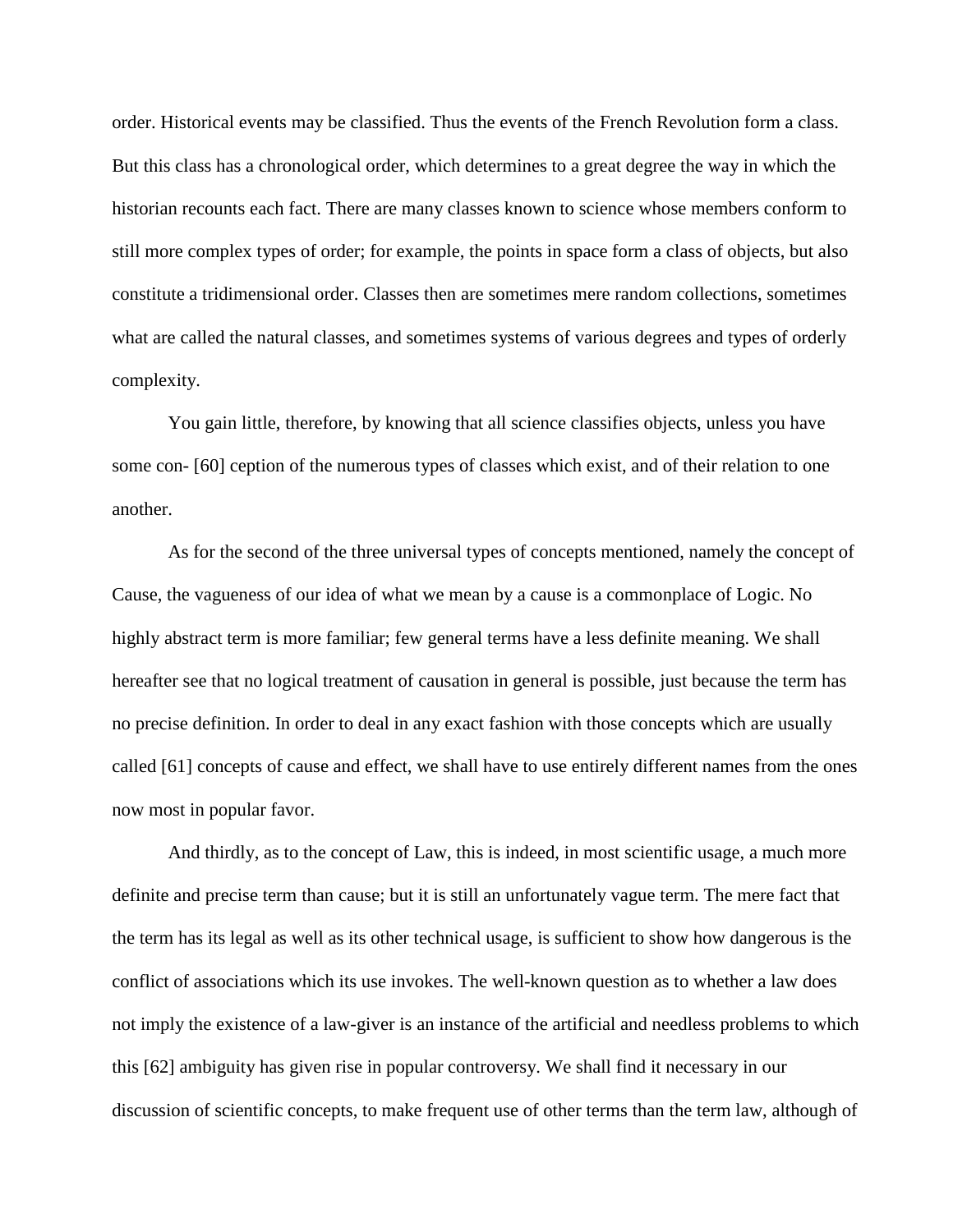course we shall not avoid that now inevitable term when occasion demands, and when our meaning is clear. We shall try, however, to make a little plainer the place that the concept of law, rightly understood, occupies among other widely used scientific concepts.

The three terms Class, Cause, and Law, are therefore, for our purpose, very imperfect expressions for the types of scientific concepts which we shall [63] have to consider in our general sketch of the Morphology of Concepts. Instead of confining myself to them, I shall begin to outline our field in the following way.

The concepts of which, in the following we wish to take some account, are, first, certain very fundamental and elementary concepts upon which, as we shall see, all else in science depends; and secondly, certain derived concepts, of a more complicated structure, which will especially interest us in the course of these few lectures. Concerning the first sort of concepts, the more elementary ones, I shall be as brief as possible. [64] The others, the more complex concepts, will, at the next time interest us more. But as I close this lecture, I have time only to define the most fundamentally simple and elementary of the concepts of science.

Of these first or fundamental concepts, there is this to be said here, by way of mere preliminary: -- All thinking depends upon fixing the attention now upon this object, now upon that. That upon which you fix your attention becomes in your mind, at least for the moment, a relatively isolated fact, something abstracted or held apart from all other objects. Such an object, which you view as this thing, or as this quality, aspect, portion, or feature of something, I venture to call an Element*.* By an element I mean such an object as this [65] point on a line, this digit, this star, this man, this tree, this item in the newspaper, this planet, this stellar system, this color, this love, this flash of moonlight on a wave, this abstraction, this logarithm, this sine or cosine, this virtue, or any other this, in heaven or earth, which your attention may chance to isolate, for the purposes of thinking about it. An element is whatever you may count as one, or name by a single term, or hold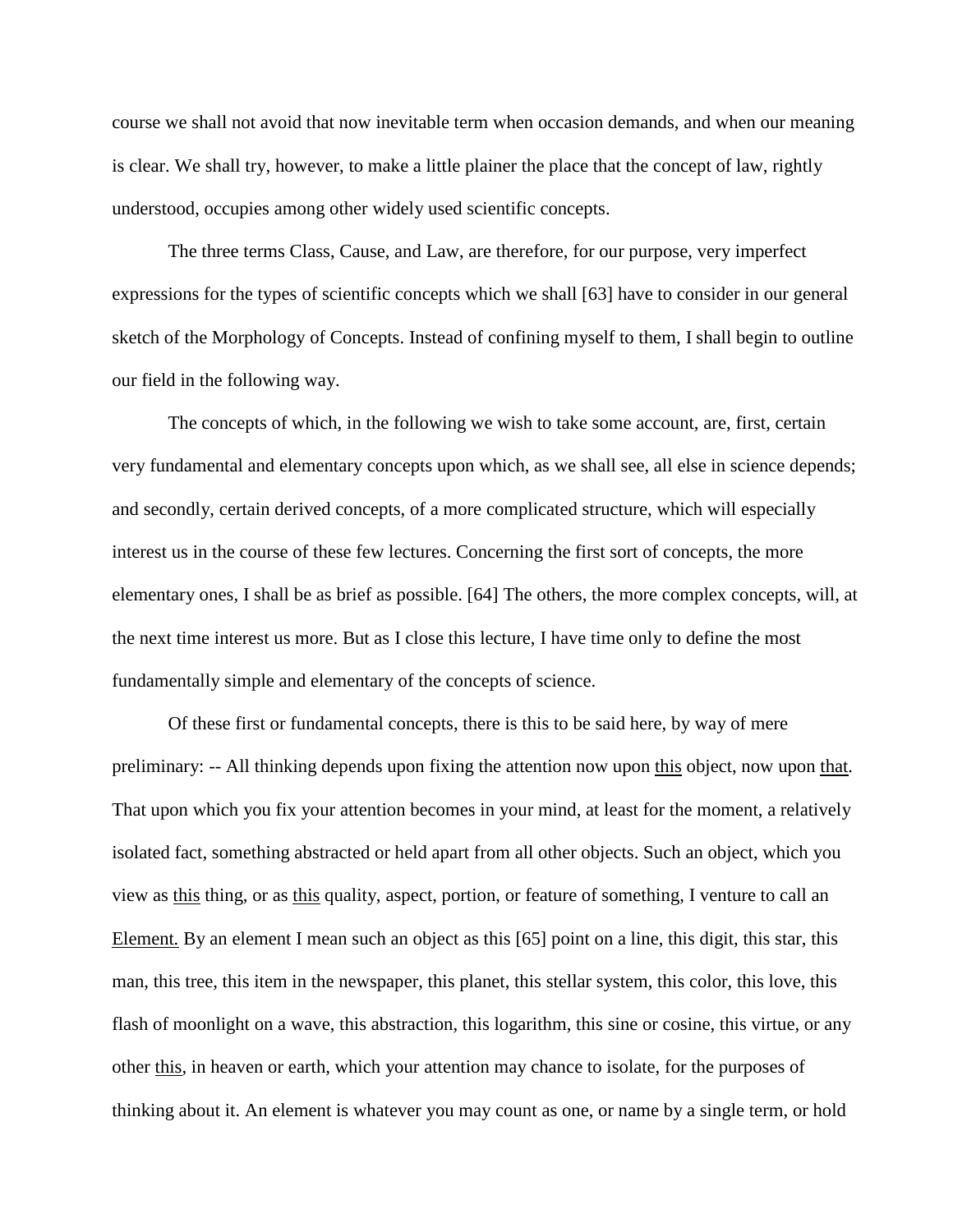for itself before your mind. Now whenever you think, you think of certain elements, however transiently you may fix your attention upon them, and however ill they may be correspond to any profound truth about the nature of things. The essence of the concept of an element is that an element is selected by your attention and is dwelt upon, for the moment, as a single fact. [66]

Now I call any this upon which your attention may be fixed an element, because, as a fact, you never thus dwell upon elements without at once going on to view them, along with other elements, as entering into collections, classes, series, or other more or less systematic groups of elements. Your fixing of attention upon a single new element is always only a beginning of a further thinking process, whereby your new element gets its place in some sort of system.

Hence the element, as you first observe it, exists for you only as a starting point for further inquiry. When I dwell upon this object, whatever it is, I next proceed to group it with other objects. I classify it, determine its place in a series, tell what characters it possesses, tell where and when it is, try to explain it, and, in general, look for its place in the world. [67]

What my attention first finds, is then an element. What my thought does with elements is to place them in what we may now venture to call Complexes. I here use the term Complex for any collection, class, arrangement, system, or order of facts, of whatever grade be this complex high or low, chance or rational, of transient or of permanent significance. I prefer the term Complex to the other term, Class, for reasons which will appear more clearly at the next time.

All science then, uses conceptions of Elements, and Complexes. Complexes are collections or groups of objects, either taken as without order, or ordered in some way. Now in our following lectures [68] we shall be concerned with studying certain very widely useful types of complexes. In particular we shall deal with complexes which I shall call by the following names: --

- 1. Simple Series.
- 2. Domains.